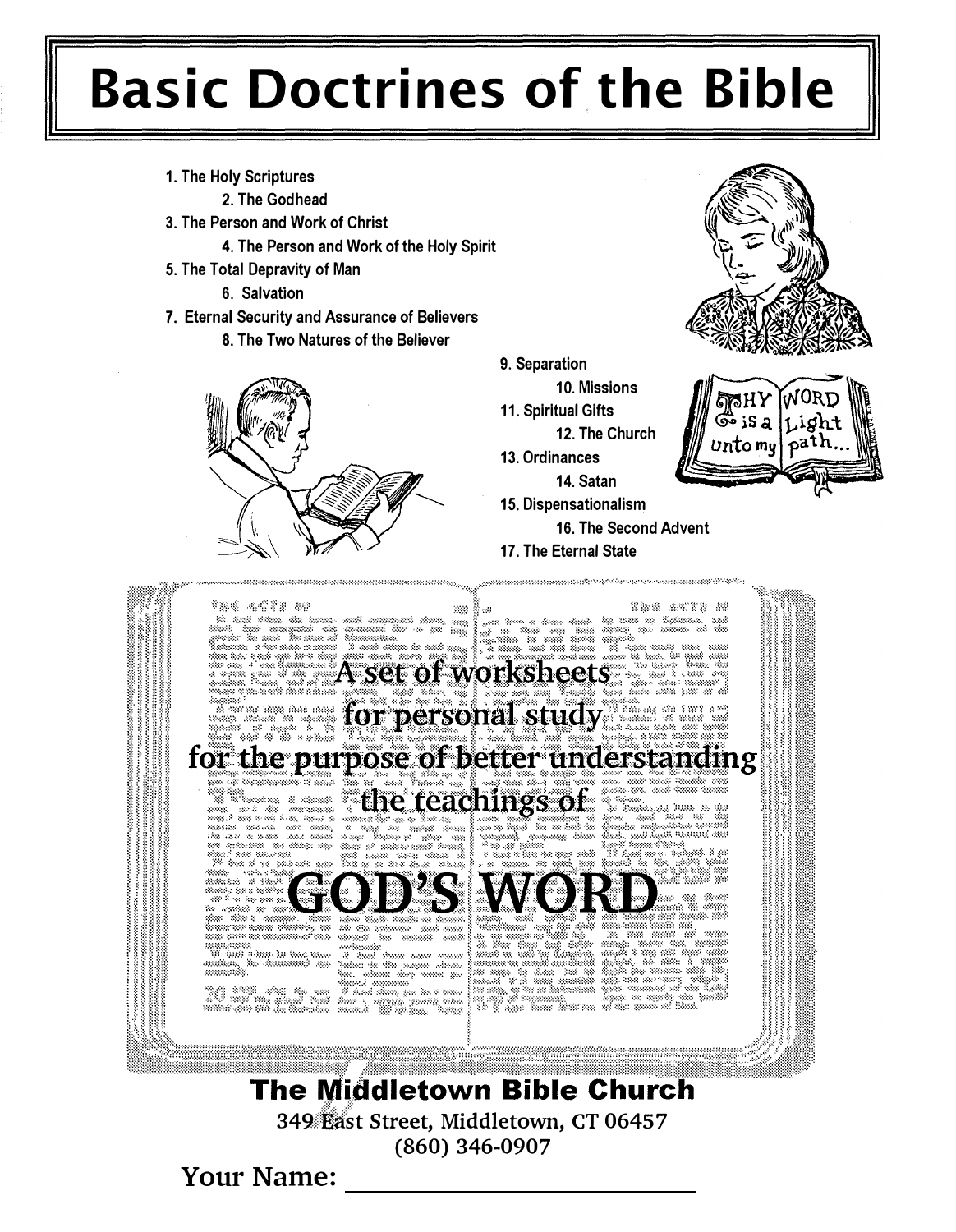# Basic Doctrines of the Bible

These study notes have been prepared to help a person better understand the basic teachings of the Bible. It is especially important that those seeking membership in this local assembly of believers should be familiar with the basic doctrines that are taught by this Church, and to see that these teachings are based upon the plain and simple teaching of the Bible.

This study is arranged in 17 sections and those 17 sections correspond with the 17 sections of the Statement of Faith found in the Constitution of the Middletown Bible Church. Sometimes people can quickly read through a statement of faith without really understanding what they read. These worksheets enable a person to work through the doctrinal statement in an interesting way and to find answers to important questions by going directly to the Scriptures. It is not enough to say, "This is what this Church believes!" or "This is what my Pastor teaches!" Having done these worksheets a person should be able to say, "Not only does this Church believe these things and not only does my Pastor teach these things, but I BELIEVE THESE DOCTRINES because I have seen for myself that this is really what the Bible teaches!" Compare Acts 17:11.

Often when the teachings of the Bible are discussed, people will say, " ... but that's just your interpretation" as if everyone can interpret the Bible differently. Doing these worksheets will demonstrate that this is not the case at all. You will soon discover that there is only one correct answer for each of the questions that you are about to do! These worksheets force a person to write down exactly what God says in His Word! It's tragic that many people do not feel that God has really spoken or that we can know exactly what He has said. This is not so. This Bible is very clear.

It is also hoped that these worksheets will demonstrate that it is not difficult to understand what God has said in the Bible. Most of these questions are very simple and straightforward. You don't have to be a brilliant scholar to understand the life-changing message of the Bible. It can even be understood by young children.

The answer to each of the questions on these pages is found by looking up each Bible verse which is given (please use a King James Bible). Even if you think you know the answer, it is important that you look at the Bible reference anyway. It is important for you to see the answer in the text of the Bible. Believers need to be able to say, "I know so because God said so!" When you have completed all the questions you should have a basic understanding of what the Bible teaches on these basic doctrinal matters.

May the words of Paul to Timothy encourage you as you enter this study: "All Scripture is God-breathed and is profitable for doctrine, for reproof, for correction, for instruction in righteousness, that the man of God may be perfect, thoroughly furnished unto all good works" (2 Timothy 3:16-17).

## **Section 1-The Holy Scriptures**

- 1. The Lord Jesus said that God's Word (the Bible) is \_\_\_\_\_\_\_\_\_\_\_\_\_\_\_\_ (John 17:17).
- 2. The Lord Jesus also said that the Scriptures cannot **The Lord Sesuper** 14:49).
- *Le reference anyway.* It is important for you to see the answer in the text of the Bible. Believers need of estay." Whow we completed all the questions you should have to easy." Leaves on described and medicine, of Paul 3. WHO moved (carried along) the Bible writers (such as Moses and Isaiah and David and Luke and Paul) in such a way that the words they wrote were accurate, without mistakes, without errors and exactly the words God wanted them to write (2 Peter 1:21 and compare 2 Samuel 23:1-2)?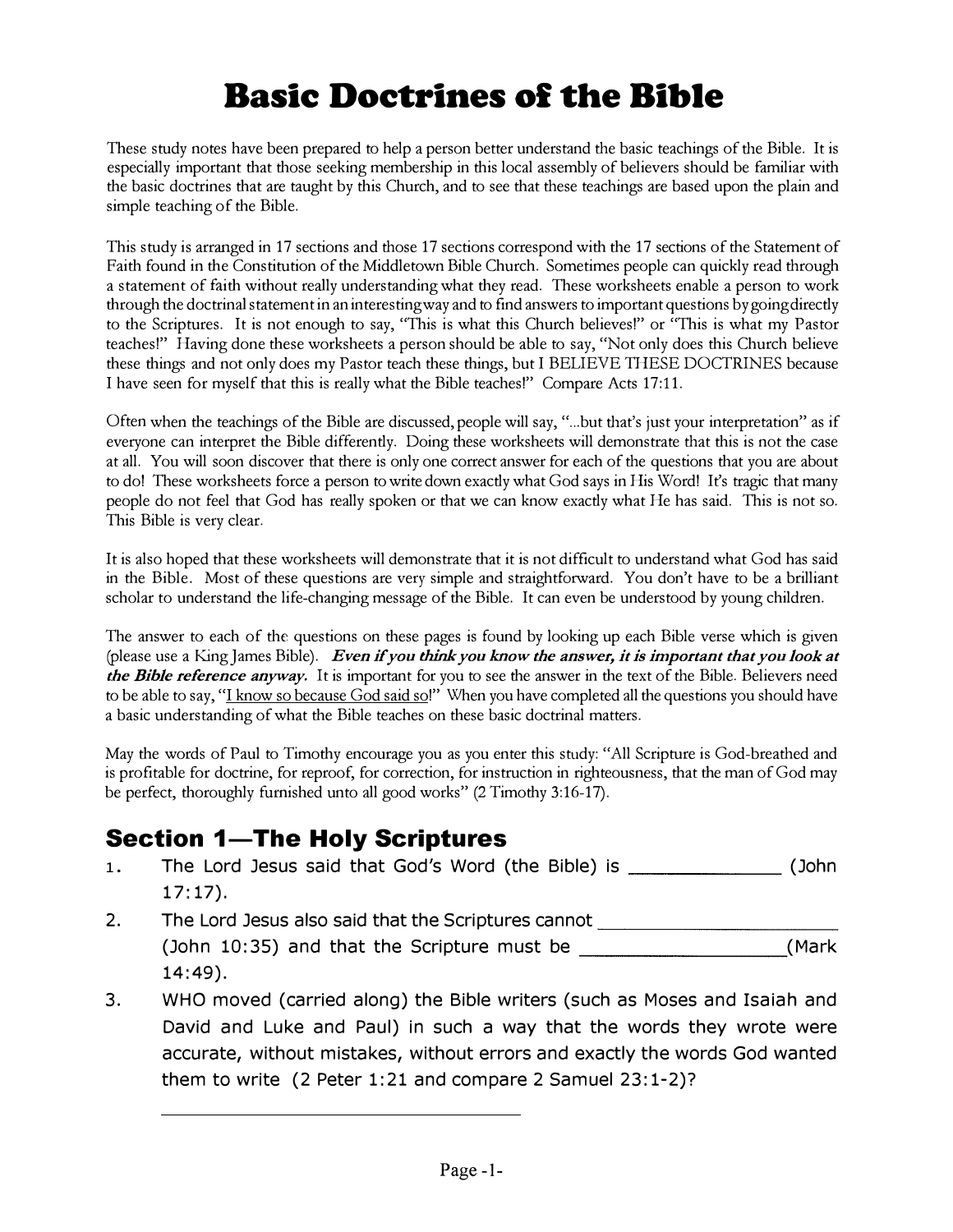- 4. The Lord Jesus said that the Scripture must be \_\_\_\_\_\_\_\_\_\_\_\_\_\_\_\_\_\_\_\_\_\_\_\_(Luke 24:44), even every \_\_\_\_ and \_\_\_\_\_\_\_\_\_ Matthew 5: 18). Note: A "jot and "tittle" would be like the small marks that we use in English to dot an "i" or to cross a "t". In God's Word every book, every chapter, every paragraph, every sentence, every word and even the very letters themselves are inspired by God! It's not just the "thought" that is inspired, but the very words and letters themselves!
- 5. Please match the following:

#### The Word of God is...

- 1. \_\_\_\_\_\_\_\_ settled in heaven. The A. 2 Timothy 3:16
- 2. \_\_\_\_\_\_\_\_ eternal.
- 3. \_\_ \_ Christ-centered.
- 4. \_\_ \_ inspired (God-breathed). D. Psalm 119:89
- 5. \_\_ \_ magnified above God's Name. E. Luke 24:27, 44
- 
- B. Psalm 138:2
- C. Isaiah 40:8; Matthew 24: 35
	-
	-
- 6. We know that the books of the Bible were written by men, but is the Bible just the Word of men or is it more than that? What did the believers in Thessalonica do that made Paul so thankful (see I Thessalonians 2: 13)?
- 7. Psalm 138:2. If we as believers are very careful about honoring God's Name (Exodus 20: 7), should we also be very careful about how we treat and handle God's Word (compare 2 Corinthians 4:2)? YES NO
- 8. 2 Timothy 3:16. How much of God's Word is INSPIRED OF GOD (literally "Godbreathed", that is, spoken from the very mouth of God)? God's Word stands for how long (Isaiah 40:8; Psalm 119:89)?
- 9. How do we know that God's Word is true and that God will never break His promises (Titus 1:2; Hebrews 6:18)?
- 10. Many people do not believe what the Bible says, especially concerning some of the great miracles that are found on the pages of Holy Scripture. Let's see if the Lord Jesus Christ believed that these miracles really took place: (Please MATCH)
	- 1. Creation (Adam and Eve) A. Matthew 11:23-24
	- 2. The Great Flood (Noah) B. Matthew 12:40-41
	- 3. \_\_\_\_\_\_\_ Jonah in the sea creature c. Matthew 19:4-5
	- 4. Destruction of Sodom B. Luke 17:27
- 
- 
- -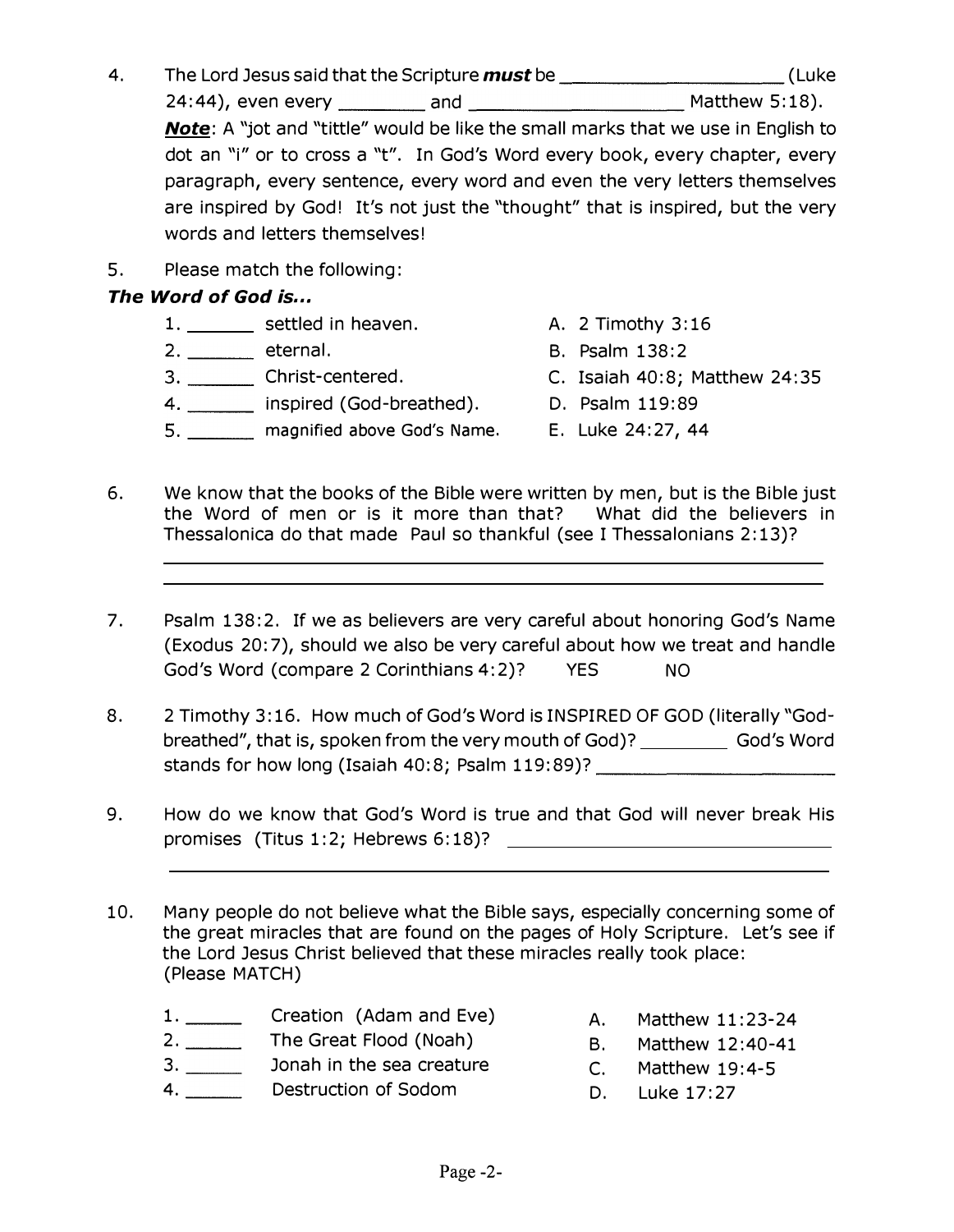- 11. 2 Peter 3:15-16. Was the Apostle Peter familiar with the writings of Paul? Did Peter believe that Paul was "given wisdom" (verse 15) to write these letters? \_\_\_\_\_\_\_\_\_ Did Peter find it easy to understand everything Paul wrote (verse 16)? \_\_\_\_\_\_\_ Did Peter consider Paul's writings to be Scripture  $(verse 16)?$
- 12. TRUE or FALSE The spiritual person recognizes that the things which Paul wrote were his own uninspired opinions, and therefore we are not obligated to believe and follow the teachings of Paul. SEE 1 CORINTHIANS 14:37.

The Bible is God's Word. When a person turns to God and trusts in who God is and what God has said, that person begins to realize that God has said what He means and God means what He has said!

# **Section 2-The Godhead**

- 1. How many Gods are there (Deuteronomy 6:4; Isaiah 44:8)? \_\_\_\_ \_\_ TRUE or FALSE The Lord Jesus contradicted what the Old Testament taught in Deuteronomy 6:4 (see Mark 12:28-29).
- 2. Match: In the New Testament three Persons are revealed and each is recognized as God:
	- 1) the Father A. Hebrews 1:8 2) the Son B. Acts 5:3-4 3) the Holy Spirit C. John 6:27
- 3. There is ONE GOD, but this great God exists in 3 PERSONS. Can you name the 3 Persons of the Trinity (Matthew 28:19):



- 4. Whom did (or does) the Lord Jesus glorify (John 17:1,4)? \_\_\_\_\_\_\_\_\_\_\_\_\_\_\_\_\_\_\_\_
- 5. Whom does the Holy Spirit glorify (John 16:14)? \_\_\_\_\_\_\_\_\_\_\_\_\_\_\_\_\_\_\_\_\_\_\_\_\_\_\_\_\_

God tells us who He is and what He is like in His Word, the Bible. Without the  $B$ ible a person cannot really know God or what  $He$  is like (His holiness, His love, His mercy, His grace, and His wonderful ability to save lost sinners).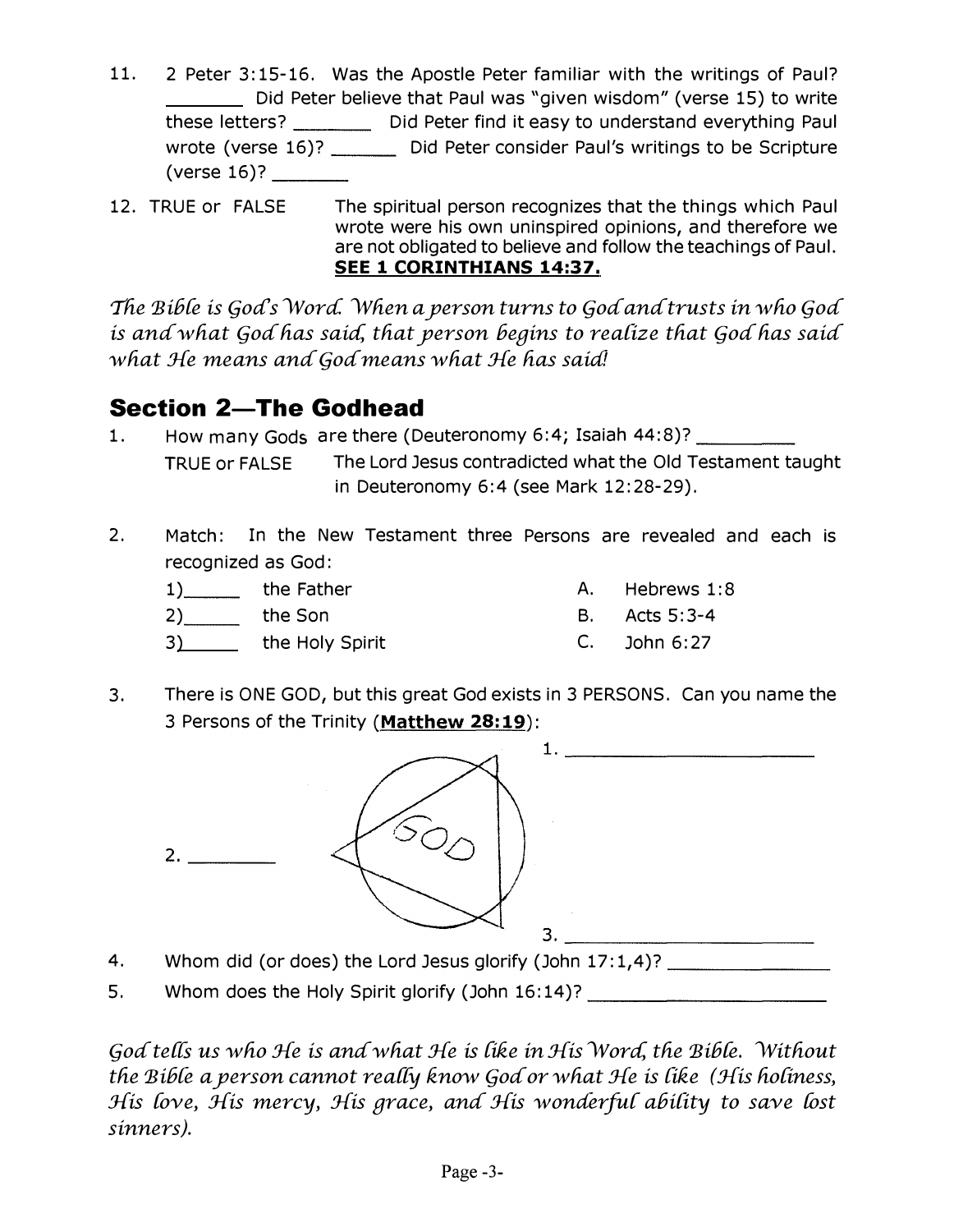#### Section 3-The Person and Work of Christ

- 6. Circle the one fact about "the Word" (Jesus Christ) which we do not learn from John 1:1-3:
	- A. He is eternal.
	- B. He is the Creator of all things.
	- C. He became man.
	- D. He is God.

What verse in John Chapter 1 does teach us this fact? John 1, verse

- 7. When Jesus became a man, did He stop being God (John 5:18; John 10:30; John 14:8-9)? \_\_\_\_\_ \_
- 8. Can you find a verse in Luke Chapter 1 and a verse in Matthew Chapter 1 which clearly shows that Jesus Christ was born of a virgin and that Joseph was not his true father?

Matthew Chapter 1, verse \_\_\_\_\_\_\_\_\_\_ Luke Chapter 1, verse

- 9. Why did the Lord Jesus come into the world (Luke 19:10; John 3:17;1 Timothy 1:15)?
- 10. TRUE or The Apostle Paul did not believe that Christ was really GOD (see Titus 2:13 and compare Colossians 1:16,19; 2:9; 1 Timothy  $3:16$ ).
- 11. MATCH: The substitutionary death of the Lord Jesus Christ is clearly taught throughout the Bible. His death in our place is described as follows:
- **---The Person and Work of Christ**<br>
ne one fact about "the Word" (Jesus Christ) which we do not learn from<br>
1-3:<br>
A. He is sternal.<br>
B. He is tecne cheator of all things.<br>
C. He became nam,<br>
D. He is God.<br>
D. He is God.<br>
1 1) Christ died for our sins. A. Galatians 1:4 2) \_\_\_\_\_\_\_\_ Christ died for the ungodly. 3) \_\_\_\_\_\_\_\_\_\_\_\_ Christ was made sin for us. 4) \_\_\_\_\_\_\_\_\_\_ Christ bore our sins in His own body \_\_\_\_\_\_ C. Matthew 26:28 on the tree. 5) \_\_\_\_\_\_\_\_\_ Christ once suffered for sins. 6) Christ shed His blood for the remission of sins. 7) Christ was wounded for our transgressions. 8) \_\_\_\_\_\_\_\_\_ Christ was delivered for our offenses. 9) Christ bore the sins of many. 10) \_\_\_\_\_\_\_ Christ gave Himself for our sins. 11) \_\_\_\_\_\_ Christ was once offered to bear the sins of many. 12) \_\_\_\_\_\_ Christ died for us. B. Isaiah 53: 5 D. Hebrews 9: 28 E. Isaiah 53: 12 F. Romans 5:8 G. 2 Corinthians 5:21 H. Romans 5:6 I. 1 Peter 2.24 J. 1 Corinthians 15: 3 K. 1 Peter 3: 18 L. Romans 4:25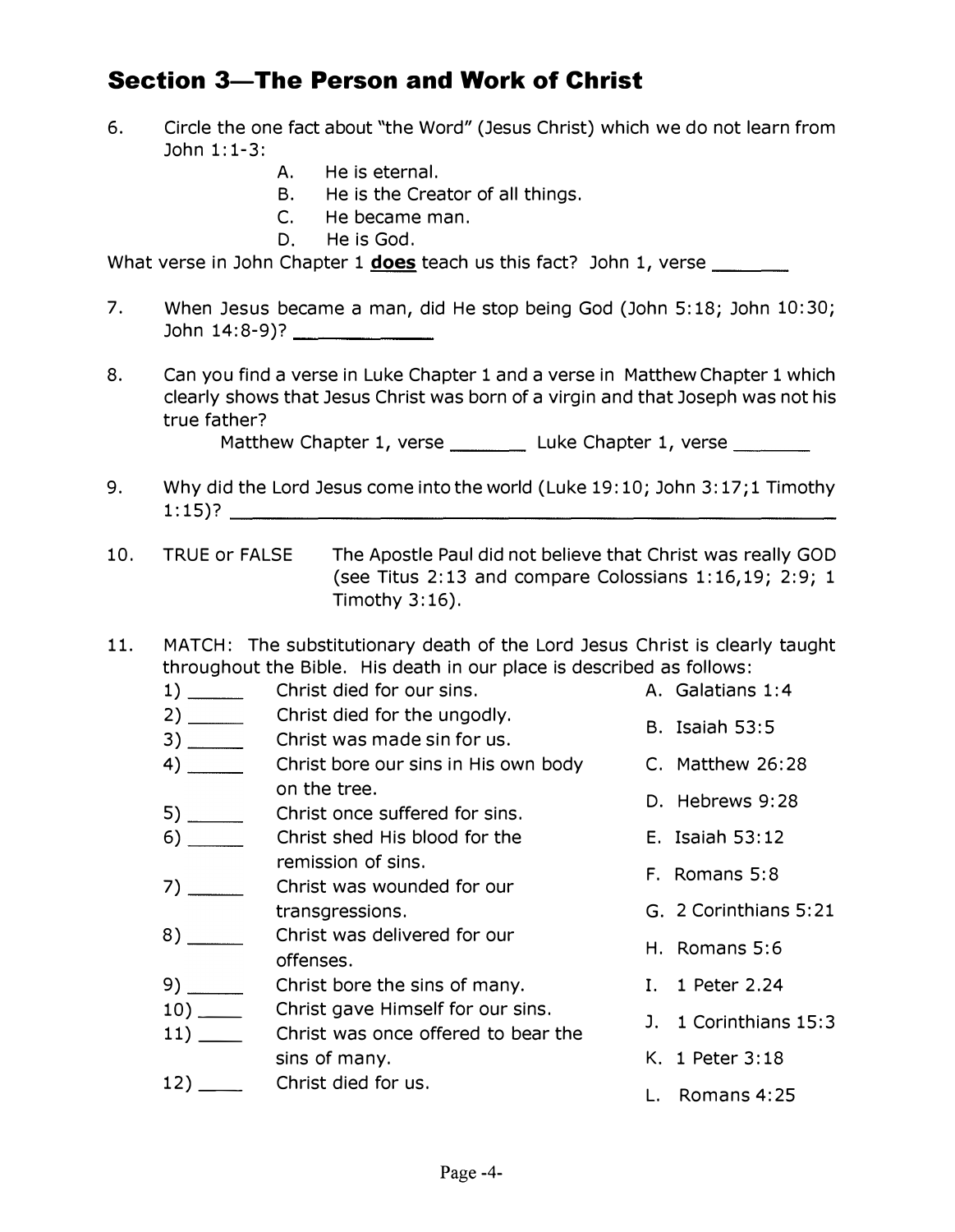- 7. How many times did Jesus die on the cross (Romans 6: 10; Hebrews 9: 28 and Hebrews 10:12)? \_\_\_\_\_\_\_\_\_\_\_\_\_\_\_\_\_\_\_ Will Jesus ever need to die again (Romans 6:9; Revelation 1:18)? Did Christ finish and complete the work He had come to do (John 19:30)? \_\_\_\_\_\_ \_
- 8. MATCH: The sacrifice of Christ was a PERFECT SACRIFICE! The Lord Jesus Christ was absolutely SINLESS and WITHOUT SIN:

| 1)                   | Christ knew no sin.                                                                                                                                                                                                            | Α. | Matthew 27:4       |
|----------------------|--------------------------------------------------------------------------------------------------------------------------------------------------------------------------------------------------------------------------------|----|--------------------|
|                      | Christ did no sin.                                                                                                                                                                                                             | В. | Luke 23:4          |
|                      | Christ was without sin.                                                                                                                                                                                                        | C. | 2 Corinthians 5:21 |
|                      | Christ was the Just One (the                                                                                                                                                                                                   |    | Hebrews 4:15       |
|                      | Righteous One).                                                                                                                                                                                                                | D. |                    |
|                      | Christ was faultless.                                                                                                                                                                                                          | Ε. | Hebrews 7:26       |
|                      | Christ was innocent.                                                                                                                                                                                                           | F. | 1 Peter 1:18,19    |
|                      | Christ was holy, harmless,<br>undefiled, separate from sinners.                                                                                                                                                                | G. | 1 Peter 2:22       |
|                      | Christ was as a lamb, without                                                                                                                                                                                                  | H. | 1 Peter 3:18;      |
|                      | blemish and without spot.                                                                                                                                                                                                      |    | Matthew 27:24      |
|                      | The Lamb of God was sacrificed on Calvary's cross for whose sins (John 1:29;                                                                                                                                                   |    |                    |
|                      |                                                                                                                                                                                                                                |    |                    |
|                      | According to 1 Timothy 2:4, what does God desire? ______________________________                                                                                                                                               |    |                    |
|                      | To whom is the gospel invitation and the settlement of the settlement of the settlement of the settlement of the settlement of the settlement of the settlement of the settlement of the settlement of the settlement of the s |    |                    |
|                      | extended (Mark 16:15; John 3:16; Revelation 22:17)? ____________________________                                                                                                                                               |    |                    |
|                      |                                                                                                                                                                                                                                |    |                    |
| incorrect statement: | Read John 3:16,17,18,36. Circle the correct statement and cross out the                                                                                                                                                        |    |                    |
| 1.                   | Many people will go to hell because God did not love them and<br>because Christ did not die for their sins.                                                                                                                    |    |                    |
|                      | 2 Many neonle will go to hell hecause they rejected God's only                                                                                                                                                                 |    |                    |

9. The Lamb of God was sacrificed on Calvary's cross for whose sins (John 1:29; 1 John 2: 2)? For whom did Christ die (Hebrews 2:9; Isaiah 53:6)? According to 1 Timothy 2:4, what does God desire? \_\_\_\_\_\_\_\_\_\_\_\_\_\_\_\_\_\_\_\_\_\_\_\_\_\_\_\_\_\_

- 10. Read John 3:16,17,18,36. Circle the correct statement and cross out the incorrect statement:
	- 1. Many people will go to hell because God did not love them and because Christ did not die for their sins.
	- 2. Many people will go to hell because they rejected God's only solution for their lost condition. They refused God's remedy.
- 11. To be saved, a person must not only believe that Jesus died for his sins, but what else must he believe (Romans 10:9)? \_\_\_\_\_\_\_\_\_\_\_\_ \_ Do you believe this? \_\_\_\_\_\_\_\_\_ Do you serve a living Saviour or a dead Saviour (Revelation 1: 18)? \_\_\_\_\_\_\_\_\_\_\_\_\_\_\_ Where is the Lord Jesus today (Acts1:9-10; Hebrews 1:3; 9:24)? \_\_\_\_\_\_\_\_\_\_ \_
- 12. Name 6 things that would have been true if Christ had not risen from the dead (1 Corinthians 15:14-15, 17-19):
	- 1.
		- 2.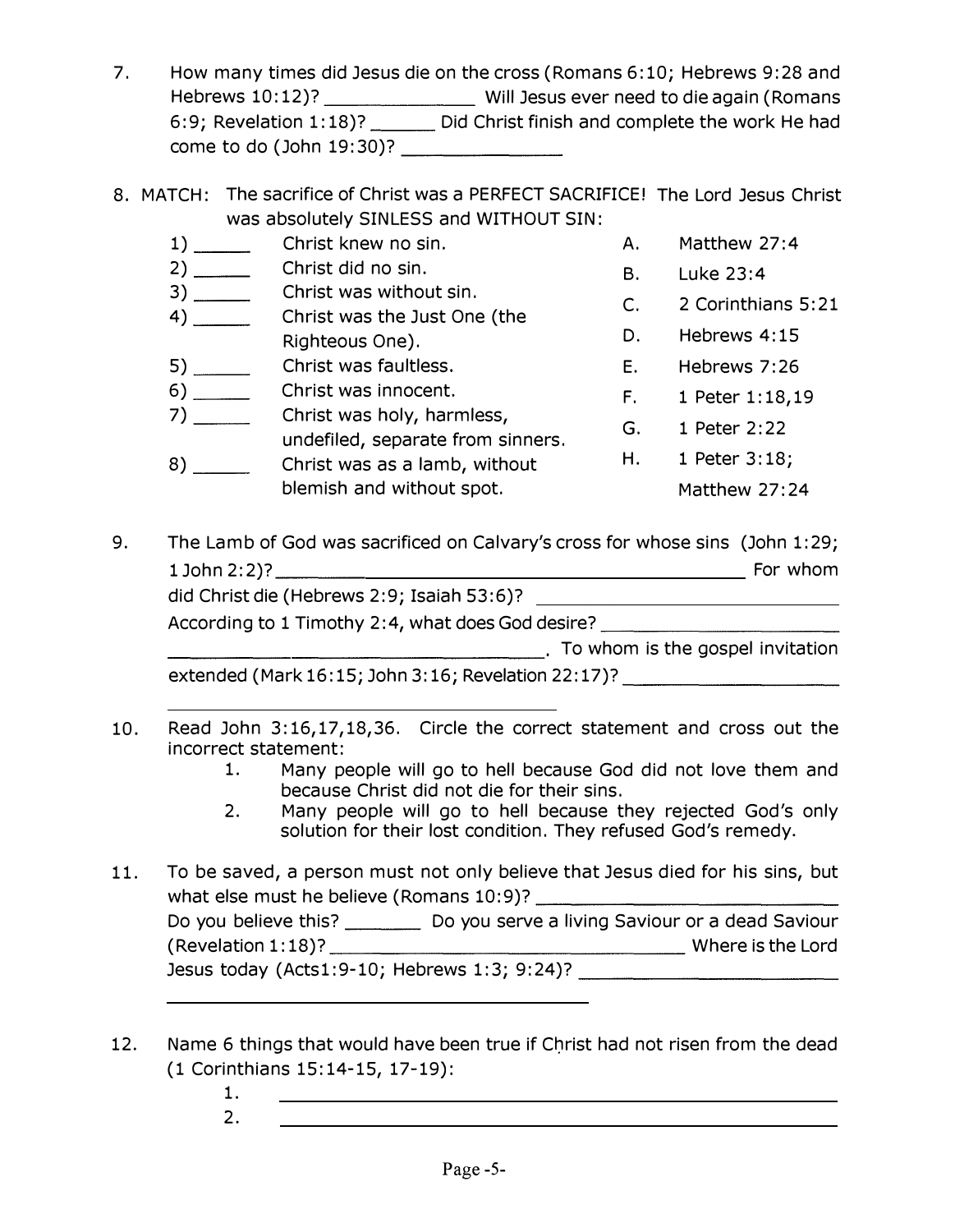- 3) 4) 5) 6)
- 13. The Saviour's ministry on behalf of believers today ( please MATCH):
	- 1) He's my High Priest. A. 1 John 2:1-2
- - 2) He's my Intercessor. B. Hebrews 4:14-16; 10:21-22
- -
- 
- 3) He's my Advocate. C. Hebrews 7:25; Romans 8:34

If I do not believe that the Lord Jesus Christ died and became alive again for me, I cannot be saved. There is no other person who can save me. There is no other way to be saved and to know God except by the Lord Jesus Christ.

# Section 4-The Person and Work of the Holy Spirit

- 1. Acts 5: 3 says Ananias lied to the **Acts** 5: 4 says Ananias lied to \_\_\_\_\_\_\_\_\_\_\_\_\_. Therefore the Holy Spirit is here identified as 2. John 16:13-14: "Howbeit (nevertheless), when \_\_\_\_\_\_, the Spirit of truth is \_\_\_\_\_\_\_\_\_\_\_\_\_\_\_\_\_\_\_\_\_\_\_\_\_but whatsoever \_\_\_\_\_\_\_\_\_ shall hear, that shall \_\_\_\_\_\_\_ speak; come, \_\_\_\_\_\_\_ will guide you into all truth; for \_\_\_\_\_\_ shall not speak of and \_\_\_\_\_ will shew you things to come. \_\_\_\_\_ shall glorify Me; for \_\_\_\_\_ shall receive of Mine, and shall shew it unto you." In these two verses, did Christ speak of the Holy Spirit as a Person, or as an "influence" or as an "it" or as a "force"?
- 3. Please complete this MATCHING problem:
- 1) The Holy Spirit gives new birth ("regeneration") and new life to a person the moment he receives Christ as his Saviour.
- 2) \_\_\_\_\_\_\_\_ By one Spirit, all believers were baptized into the body of Christ and became members of Christ's Church.
- 3) \_\_\_\_\_\_\_\_ The Holy Spirit indwells (lives inside) each and every believer.
- 4) \_\_\_\_\_\_\_\_ The Holy Spirit is the Seal whereby each believer is sealed by God unto the day of redemption.
- A. 1 Corinthians 12:13
- B. John 3:5; Titus 3:5
- C. Ephesians 1: 13-14; Ephesians 4:30
- D. 2 Timothy 1: 14; 1 Cor. 6: 19-20
- 4. If a person does not have the Holy Spirit, is he really a Christian? ( does he really belong to Christ)? \_\_\_\_\_\_\_\_\_ (see Romans 8:9)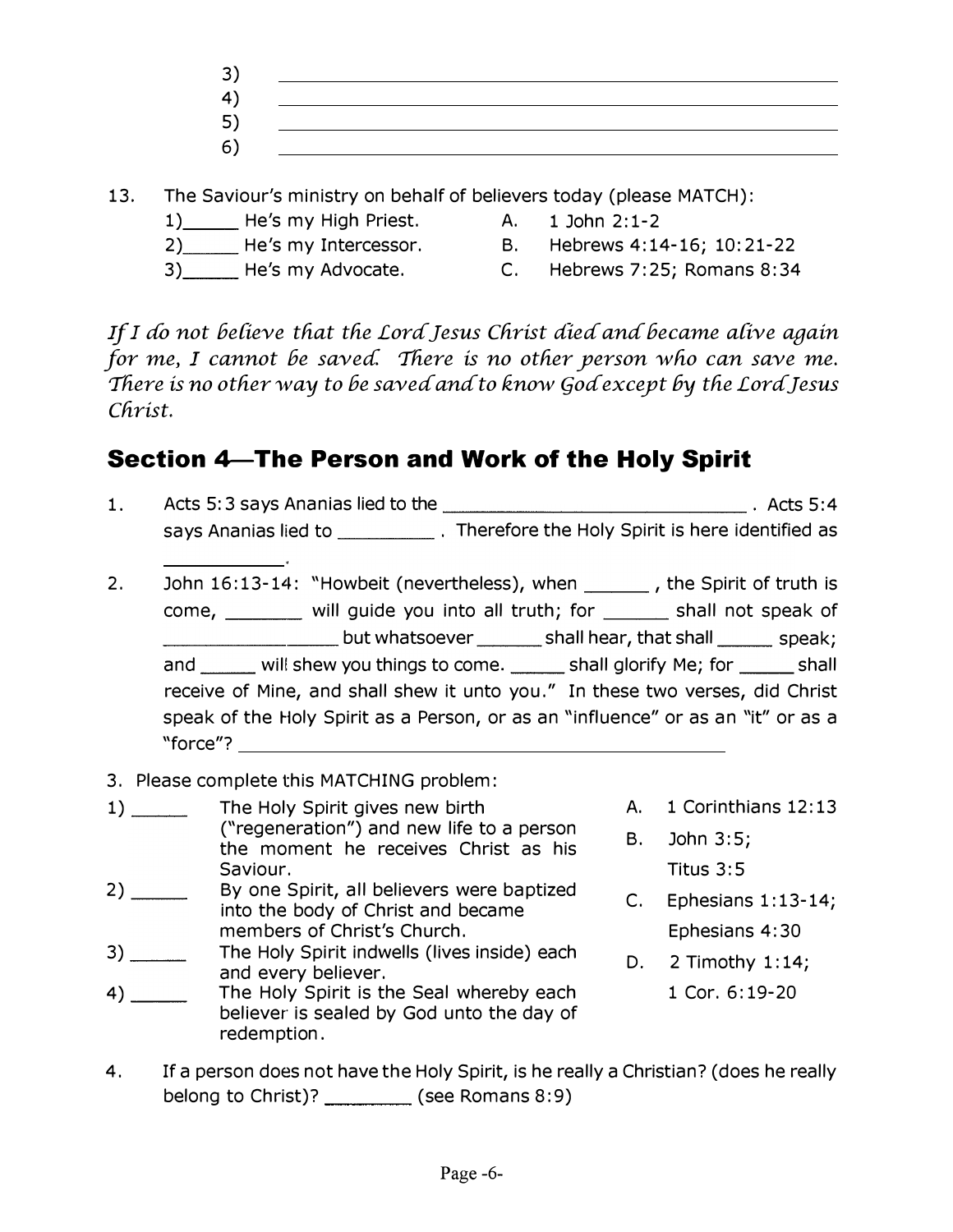- 5. Who is the believer's Perfect Teacher (John 16:13; 1 John 2:20; 2:27; 1
- Who is the believer's Perfect Teacher (John 16:13; 1 John 2:20; 2:27;<br>Corinthians 2:9-14)?<br>It is the privilege and duty of all the saved to be constantly Frances (Ephesians 5:18) so that the same of the Sandware (Galatians 6. It is the privilege and duty of all the saved to be constantly  $F_{\perp}$ W T S (Ephesians 5: 18) so that the  $F_{\_}$  of the S  $\_$  (Galatians 5:22-23) will be manifested and displayed, the result being that Christ will be glorified (John 16: 14) and the believer will become more and more Christ-like (2 Corinthians 3:18).

God the Holy Spirit should be remembered and counted on for help. He will always honor the Lord Jesus and make God's Word be true. He will ever lift up God's Word and God's Son.

#### **Section 5-The Total Depravity of Man**

|    | Did God create man from ape-like creatures or from the dust of the ground |                 |  |
|----|---------------------------------------------------------------------------|-----------------|--|
|    |                                                                           | What two verses |  |
|    | in Genesis Chapter 1 describe how man was created?                        |                 |  |
|    | T or F Man was created as a sinner.                                       |                 |  |
| 2. | Man was created                                                           |                 |  |

- 1) for God's glory. A. Colossians 1:16
	- 2) \_\_\_\_\_\_\_ for God's pleasure. The Bible B. Not taught in the Bible
	- 3) \_\_\_\_\_\_\_ for the Lord Jesus Christ. C. Revelation 4:11
- 
- - -
	- 4) by an evolutionary process over D. Isaiah 43:7 millions of years.
- 3. The historical account of man's fall into sin is recorded in what Book and Chapter of the Bible? \_\_\_\_\_\_\_\_\_\_\_\_\_\_\_\_ \_
- 4. T or F "It's too bad Adam sinned, but that doesn't have anything to do with me."  $($  Romans 5:12-21 $)$
- 5. T or F Since Adam and Eve all people are born as sinners (Psalm 51:5) with one notable exception (Luke 1:35).
- 6. How many people are sinful in God's sight (Isaiah 53:6, Romans 3: 10-12; Romans 3:23)? \_\_\_\_\_\_\_\_\_\_\_\_\_\_\_\_\_\_\_\_\_\_\_\_\_\_
- 7. Was Mary a sinner in need of a Saviour (Luke 1 :46-47 and compare Luke 5: 31- 32 and Romans 3:23)? \_\_\_\_\_ \_
- 8. Do sinful men and women naturally tend to run to God or are they more prone to run away from God (Psalm 53:2-3; Romans 3:11; John 3:19)?  $\frac{1}{2}$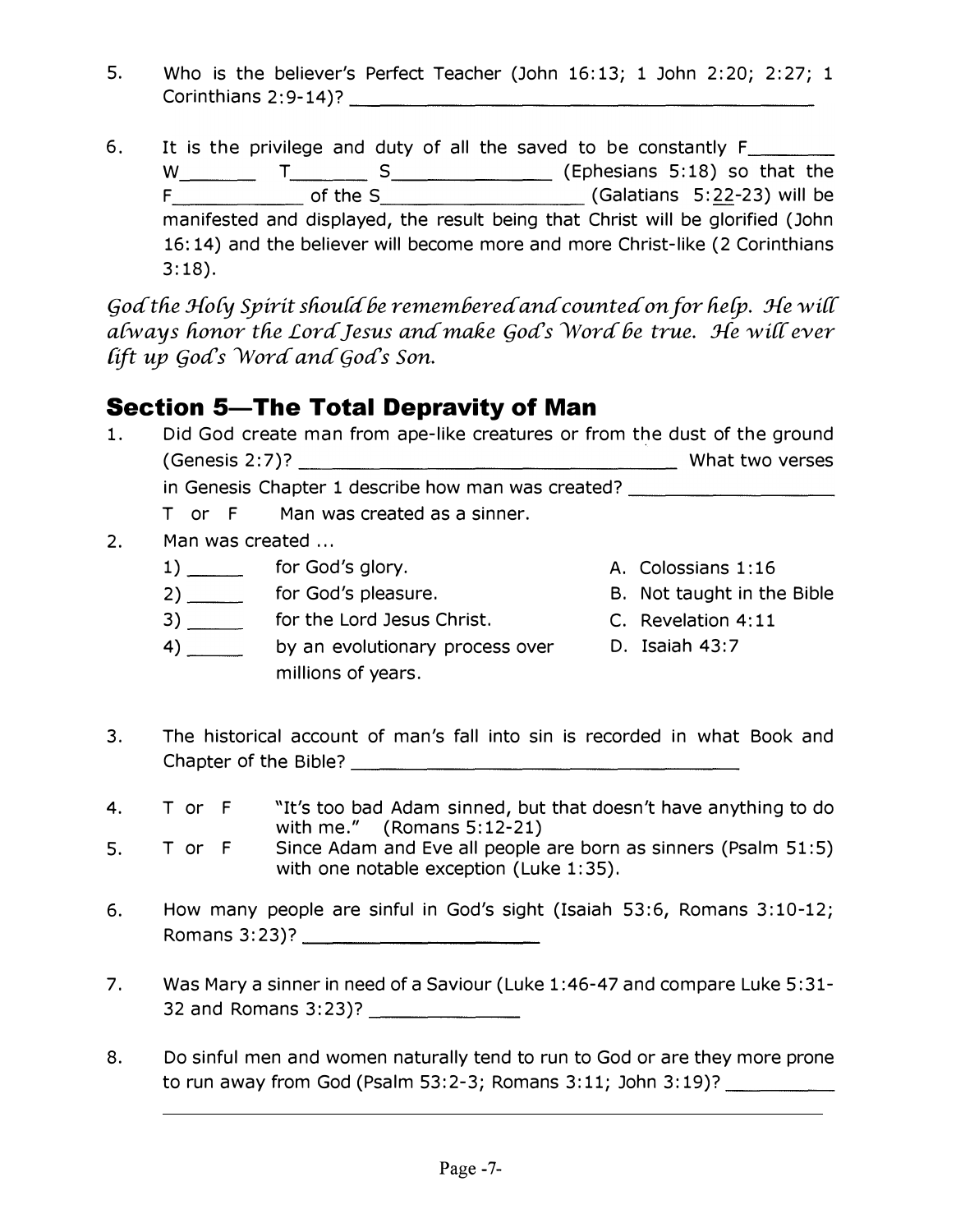|     | Do we naturally go God's way or our own way (Isaiah 53:6)? ________                                                                                                                          |
|-----|----------------------------------------------------------------------------------------------------------------------------------------------------------------------------------------------|
|     | Did God seek lost Adam or did lost Adam seek                                                                                                                                                 |
|     | God (Genesis 3:6-10 and compare Luke 19:10)? ___________________________________                                                                                                             |
| 9.  | What is God's diagnosis of the human heart (Jeremiah 17:9)? ____________________                                                                                                             |
| 10. | T or $F$ It is impossible for any man to save himself (Ephesians 2:8-9;<br>Titus $3:5$ ).                                                                                                    |
| 11. | This means the person is lifeless (does not possess the life of God which is<br>eternal life--see 1 John 5:12; John 17:3). The moment he is saved he passes<br>out of into into (John 5:24). |
|     | 12. The Lord Jesus clearly taught that man's basic problem is (circle the correct one):                                                                                                      |
|     | D. Wars<br>A. Society                                                                                                                                                                        |
|     | <b>READ MARK 7:14-23</b><br>E. An Evil Heart<br><b>B. Environment</b>                                                                                                                        |

C. Poor housing

A person cannot solve the sin problem and cannot come into a right relationship to God by himself or by the help of others. This is something only God can do! Man is in a helpless and hopeless condition of separation from God until he realizes his lost condition and lets God change it. Only God can save. Only God can solve man's greatest problem.

#### **Section 6-Salvation**

 $1<sub>1</sub>$ According to Ephesians 2:8 and Romans 6:23, SALVATION (or eternal life) is the G\_\_\_\_\_\_\_\_\_\_\_\_\_\_\_ of God. Who paid for this precious gift (1 Peter 1:18-19; 1 Corinthians 6:20)?

Note: Salvation is free but it certainly is not cheap!

- $2.$ Do all men receive God's gift of salvation (John 1:11-12; John 3:18; John 3:36)? \_\_\_\_\_\_\_\_\_\_ According to John 3:16, those who reject God's gift will
- $3.$ Was God's gift of salvation provided to all men (1 John 4:14; John 1:29; John
- 4. T or F Most people will realize God's great love and will gladly receive God's gift of eternal life (Matthew 7:13-14).
- 5. T or F There are several ways a person may come to God (John 14:6; 10:9).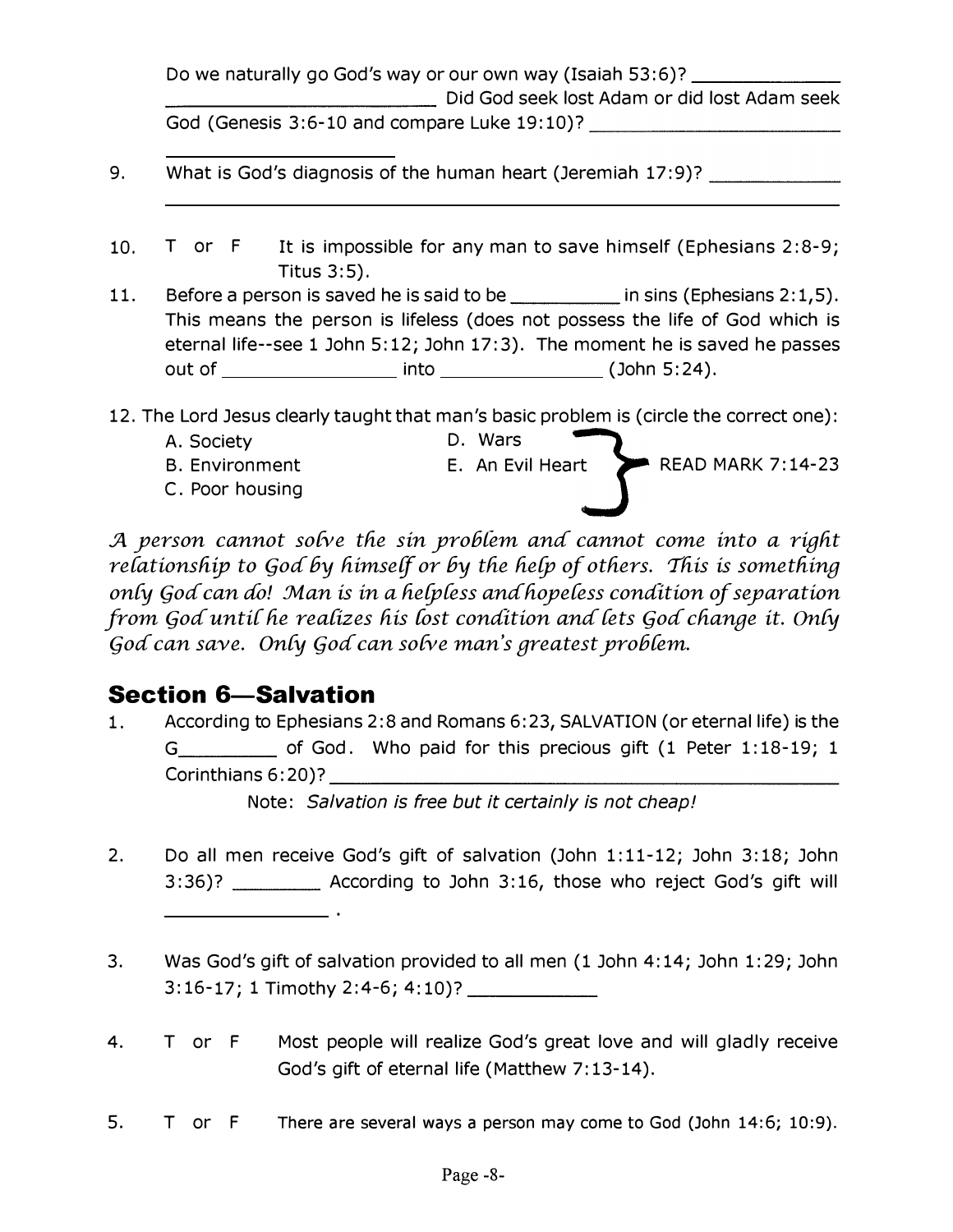- 6. T or F There can be no salvation apart from the Lord Jesus Christ (Acts 4: 12; 1 John 5: 11-12).
- 7. T or F Those who go to heaven have only God to thank (1 Corinthians 1:29; Ephesians 2:8-9) and those who go to hell have only themselves to blame (John 3:18, 36; Ezekiel 33:11).
- 8. The following things will never save a person:
	- 1) Good works A. Titus 3:5 2) \_\_\_\_\_\_\_\_ Keeping the law (or trying to) B. Ephesians 2:8 3) \_\_\_\_\_\_\_\_ Works or deeds of righteousness c. Ephesians 2:9 4) Our own self effort D. Galatians 2:16

#### Section 7-The Eternal Security and Assurance of Believers

| ı. | The believer is kept by the | through          |
|----|-----------------------------|------------------|
|    | unto S                      | $(1$ Peter 1:5). |

|    | 6. T or F | There can be no salvation apart from the Lord Jesus Christ (Acts<br>$4:12; 1$ John $5:11-12$ ).                                                                                                                          |                   |
|----|-----------|--------------------------------------------------------------------------------------------------------------------------------------------------------------------------------------------------------------------------|-------------------|
|    | 7. T or F | Those who go to heaven have only God to thank (1 Corinthians<br>1:29; Ephesians 2:8-9) and those who go to hell have only<br>themselves to blame (John 3:18, 36; Ezekiel 33:11).                                         |                   |
| 8. |           | The following things will never save a person:                                                                                                                                                                           |                   |
|    |           |                                                                                                                                                                                                                          | A. Titus 3:5      |
|    |           | Keeping the law (or trying to)                                                                                                                                                                                           | B. Ephesians 2:8  |
|    |           | Works or deeds of righteousness                                                                                                                                                                                          | C. Ephesians 2:9  |
|    |           | Our own self effort                                                                                                                                                                                                      | D. Galatians 2:16 |
|    |           | Salvation is something Godhas done and is doing. It is God's plan to deliver<br>us from sin and from punishment.  It is God's plan to deliver us from a life<br>without God to the Life of God, even to the God of Life. |                   |
|    |           | Section 7–The Eternal Security and Assurance of Believers                                                                                                                                                                |                   |
| 1. |           |                                                                                                                                                                                                                          |                   |
|    |           |                                                                                                                                                                                                                          |                   |
| 2. |           | Is the sheep responsible to keep and protect itself or is the Shepherd                                                                                                                                                   |                   |
|    |           | Mho is the Shepherd (Psalm 23:1; John ו Who is the Shepherd (Psalm 23:1; John                                                                                                                                            |                   |
|    |           |                                                                                                                                                                                                                          |                   |
|    |           |                                                                                                                                                                                                                          |                   |
|    |           | ever perish (John 10:28)? _____________ Are the sheep safe and secure in the                                                                                                                                             |                   |
|    |           | hands of God (John 10:28-30)? _________________ Are you one of God's sheep<br>(read John 10:27)? _______                                                                                                                 |                   |

- 3. Will Christ ever cast out a believer who comes to Him (John 6:35-37)?
- 4. How many believers will be lost (John 6:38-40)?
- 5. If God be for us, who can be against us (Romans 8:31)? \_\_\_\_\_\_\_\_\_\_\_\_\_\_\_\_\_\_\_\_\_\_
- 6. What shall separate us from the love of Christ (Romans 8:35-39)?

#### 7. The true believer in Christ will never:

- 1) perish. A. John 3:18; 5:24
- 2) \_\_\_\_\_\_\_ die. B. John 6:37
- 3) \_\_\_\_\_\_\_ be condemned. C. John 10:28
- 
- -
- 4) be cast out. D. John 8:51; 11:26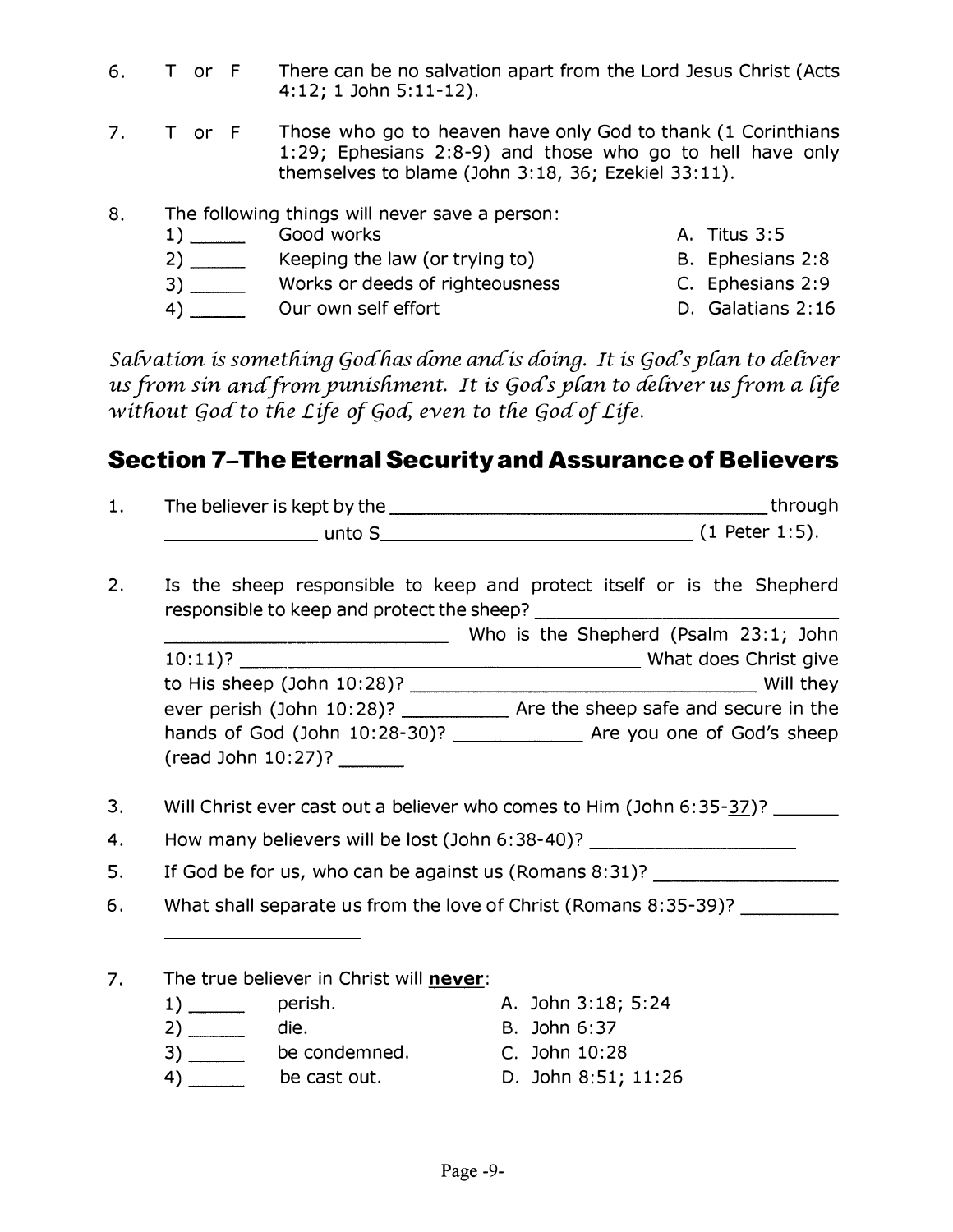8. Is it possible for a person to KNOW that he is saved (1 John 5:11-13)?

9. Please MATCH:

#### IF A PERSON IS REALLY SAVED THEN:

1) \_\_\_\_\_\_\_\_\_\_ He should desire God's Word. 2) \_\_\_\_\_\_\_\_\_ He should obey God's  $3)$   $\qquad$ 4) \_\_ commandments. He should love his brothers and sisters in Christ. He should live a righteous life and do that which is good. A. 1 John 3: 14; 1 John 4:7,20 B. 1 John 2:29; 3 John 11 C. 1 John 2:3-4 D. Romans 10:9-10

5) \_\_ He should confess Christ with his mouth and lips.

- E. 1 Peter 2:2
- 10. T or F The grace of God teaches us that since we are saved and going to heaven we can live any way we please (Titus 2:11-15). Shall we continue in sin, that grace may abound (Romans  $6:1-2$ )? \_\_\_\_\_\_\_\_\_
- 11. Those who name the name of Christ are to do what (2 Timothy 2:19)?
- 12. T or F The Apostle Paul was very uncertain about whether he would go to heaven to be with the Lord, and thus he greatly feared the day of his death (Philippians 1:21,23; 2 Corinthians 5:8; 2 Timothy 4:6-8).

Eternal security (being safe and secure in Christ forever) is how God sees the believer. God is sure of Himself and His Word; He is sure of what He has done and what He has said. Assurance is the sureness the believer has as he trusts and obeys what God has said.

#### Section 8-The Two Natures of the Believer

- 1. Is it possible for a saved person to  $sin (I John 1:8,10)?$  \_\_\_\_\_\_\_\_\_\_\_\_\_\_\_\_\_\_\_\_\_\_\_\_\_\_
- 2. What was dwelling in Paul according to Romans 7:17 and Romans 7:20?
- 3. \_\_\_\_\_\_ and the (Galatians 5: 17). When the flesh In every believer there is a conflict (struggle for control) between the is in control, what will our lives manifest according to Galatians 5: 19? the W of the . When the Spirit is in control, what will our \_\_\_\_\_\_ What must we do in order to have victory over the flesh lives manifest according to Galatians  $5:22$ ? the  $F$  \_\_\_\_\_\_\_\_\_\_\_\_\_\_\_ of the  $(Galatians 5:16)$ ?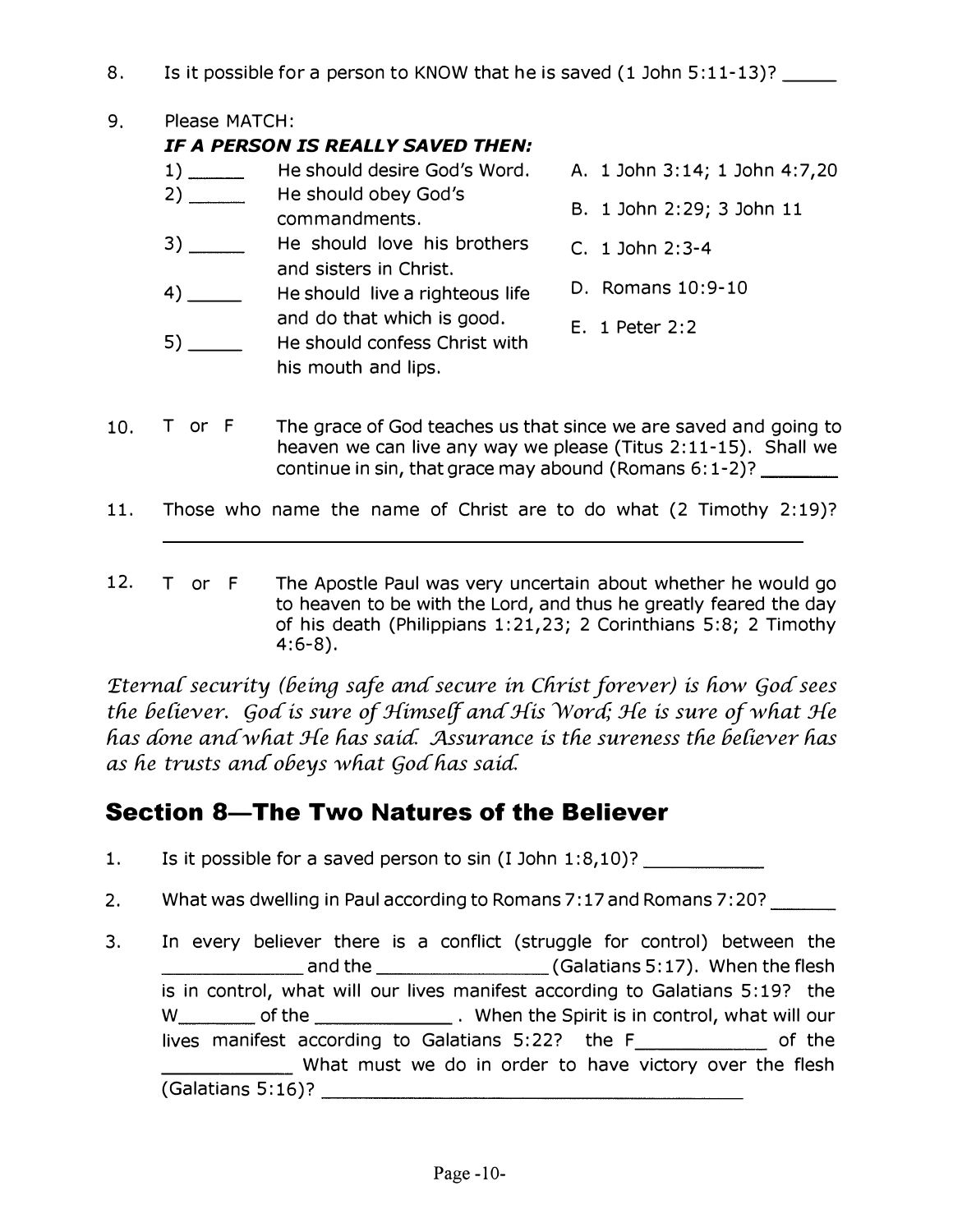| 4. | What is the believer to put off (Ephesians 4:22)? ______________________________                                                                                                                                                                                                                                                                                                                                                                                                                                                                                         |  |  |
|----|--------------------------------------------------------------------------------------------------------------------------------------------------------------------------------------------------------------------------------------------------------------------------------------------------------------------------------------------------------------------------------------------------------------------------------------------------------------------------------------------------------------------------------------------------------------------------|--|--|
|    | What is the believer to put on (Ephesians 4:24)?                                                                                                                                                                                                                                                                                                                                                                                                                                                                                                                         |  |  |
| 5. | T or F Once a person is saved his sins are forgiven and he will never sin<br>again (1 John 1:8,10). (Underline the part of this sentence that<br>is true-see Ephesians 1:7)                                                                                                                                                                                                                                                                                                                                                                                              |  |  |
| 6. | When a believer sins, what must he do (1 John 1:9)? ____________________________<br>When the believer does this, what two things does God promise to do according<br>to 1 John 1:9?<br>$\overline{1}$ ) $\overline{1}$ $\overline{1}$ $\overline{1}$ $\overline{1}$ $\overline{1}$ $\overline{1}$ $\overline{1}$ $\overline{1}$ $\overline{1}$ $\overline{1}$ $\overline{1}$ $\overline{1}$ $\overline{1}$ $\overline{1}$ $\overline{1}$ $\overline{1}$ $\overline{1}$ $\overline{1}$ $\overline{1}$ $\overline{1}$ $\overline{1}$ $\overline{1}$ $\overline{1}$ $\over$ |  |  |
| 7. | In Romans 7, the Apostle Paul describes his own personal conflict and struggle<br>as a believer. What was dwelling in Paul (Romans 7:18)? ________________________<br>When Paul desired to do good, what was present with him (Romans 7:21)?<br>_ How did Paul describe himself (Romans 7:24)? ________<br>Who was able to deliver Paul from his<br>$\frac{1}{2}$ sinful self (Romans 7:24-25)?                                                                                                                                                                          |  |  |
|    |                                                                                                                                                                                                                                                                                                                                                                                                                                                                                                                                                                          |  |  |

The believer has the living God in his heart. Because the Holy Spirit lives within, the believer can say "NO" to thoughts and acts that do not please God. God is there to help the believer so that he can have God's supply (for every need), God's strength, God's understanding, God's wisdom, God's ability, etc. The believer must choose to please God and to say "YES" to God or else pride and the old sin nature will control his words, his thoughts, the things he does and how he does them.

#### **Section 9-Separation**

God has made a difference between the saved and the unsaved:  $1.$ 

| <b>The UNSAVED</b>                        | <b>The SAVED</b> | <b>SCRIPTURE VERSES:</b> |
|-------------------------------------------|------------------|--------------------------|
| $1)$ death                                | life             | A. 2 Corinthians 6:15    |
| 2) ______ death unto death life unto life |                  | B. 1 John 3:10           |
| 3) darkness                               | light            | C. 1 Corinthians 1:18    |
| $4)$ _______ night                        | day              | D. John $3:18$           |
| $5)$ ________ lost                        | found            | E. 2 Corinthians 2:16    |
| 6) _______ unrighteousness righteousness  |                  | $F.$ John $3:16$         |
| 7) _____ infidel (unbeliever)             | believer         | G. John 8:12             |
| 8) condemnation no condemnation           |                  | H 1 Thess. 5:5           |
| $9)$ _______ perish                       | eternal life     | I. John $5:24$           |
| $10)$ perish                              | saved            | J. Luke 15:24            |
| 11) Children of devil children of God     |                  | K. 2 Corinthians 6:14    |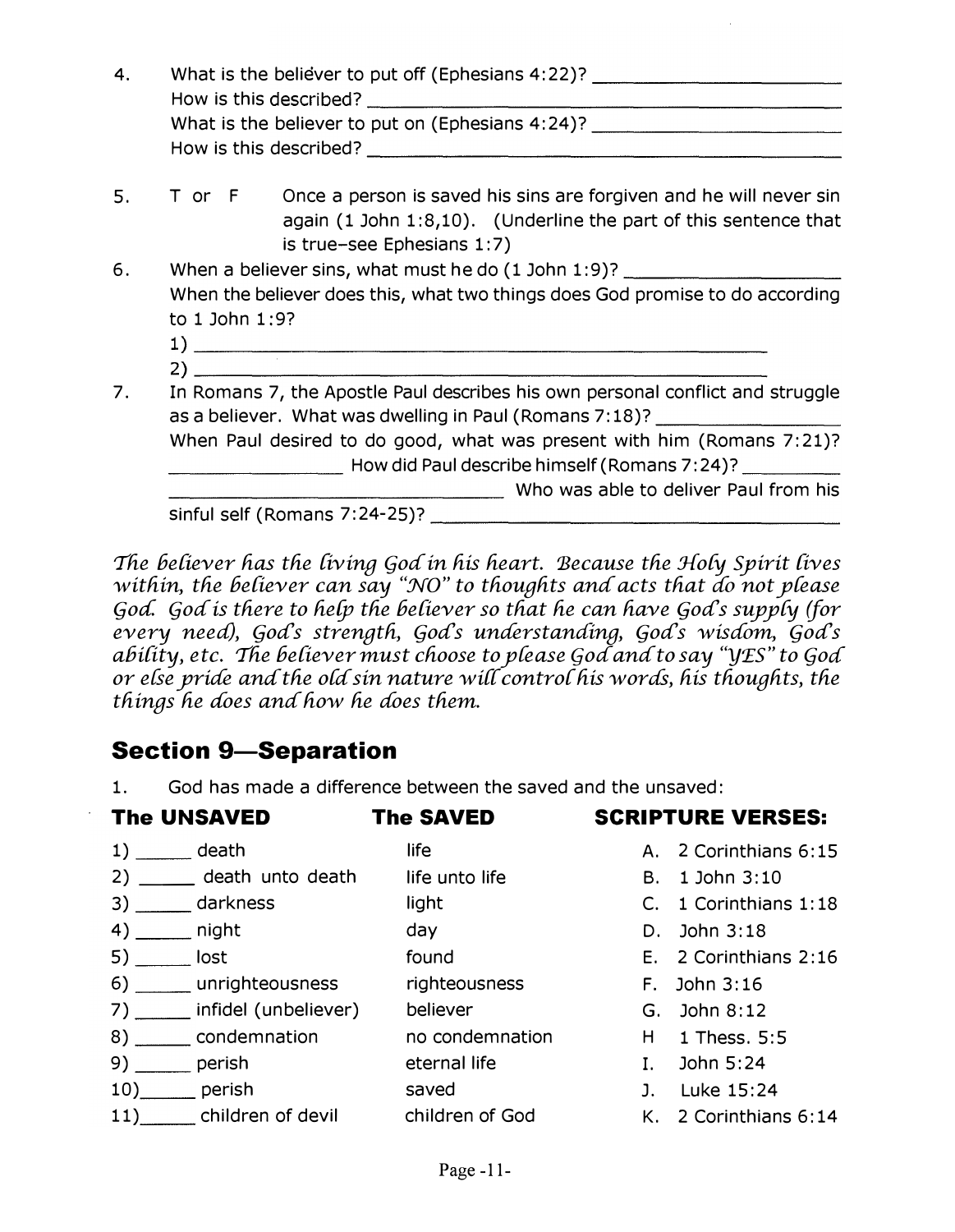- $2.$ T or F God wants those who are saved to LIVE differently from the way the unsaved live (Ephesians 4:17-20; Ephesians 5:8).
- $3.$ T or F The believer is not in the world (John  $17:11$ ; Phil.  $2:15-16$ ). T or F The believer is not of the world (John 17:14-18). T or F This world is the believer's home (1 Peter 2:11; Phil. 3:20).  $T$  or  $F$ The believer should expect to be treated well by the world (1 John 3:13). Why does the world hate the believer (John 15:18-21)?
- 4. Name 3 things that were characteristic of the world which the believer should have no part of  $(1$  John  $2:15-17$ :
	-
- If anyone loves the world, the love of the \_\_\_\_\_\_\_\_\_\_\_\_\_\_\_\_\_\_\_\_\_ is not in \_\_\_\_\_\_\_ 5. (1 John 2:15). Whoever becomes a friend of the world also makes himself an  $\begin{array}{cccccccccc} & & & & \text{(James 4:4)}. \end{array}$
- 6. (James 1:27) and he should not be  $\overline{\phantom{a}}$ (Romans 12:2).
- The believer, while he is in the world, is to be:  $7<sub>1</sub>$ 
	- $1)$  \_\_\_\_\_\_\_ a witness. A. Matthew 5:16; Philippians 2:15 B. Galatians 6:10 2) \_\_\_\_\_\_\_ an ambassador.  $3)$  \_\_\_\_\_\_\_ a preacher. C. Acts 1:8; Isaiah 43:10  $4)$  \_\_\_\_\_\_\_\_\_ a light. D. 2 Corinthians 5:20  $\overline{5}$  a "do-gooder". E. Mark 16:15
		-
- 8. Does God want us to join together with unbelievers and work with them (yoke up with them), or does He want us to separate from them (2 Corinthians 6:14- $17$  )?
- 9. God commands the believer to separate from those people who believe and teach false doctrine (error):
	-
	-
	-
	-
	- 1) AVOID THEM! A. 2 Timothy 3:5<br>
	2) REJECT! B. 2 John 10<br>
	3) RECEIVE HIM NOT! C. Galatians 1:8-9<br>
	4) FROM SUCH TURN AWAY! D. Romans 16:17<br>
	5) LET HIM BE ACCURSED! E. Titus 3:10
		-
		-
		-
		-
		-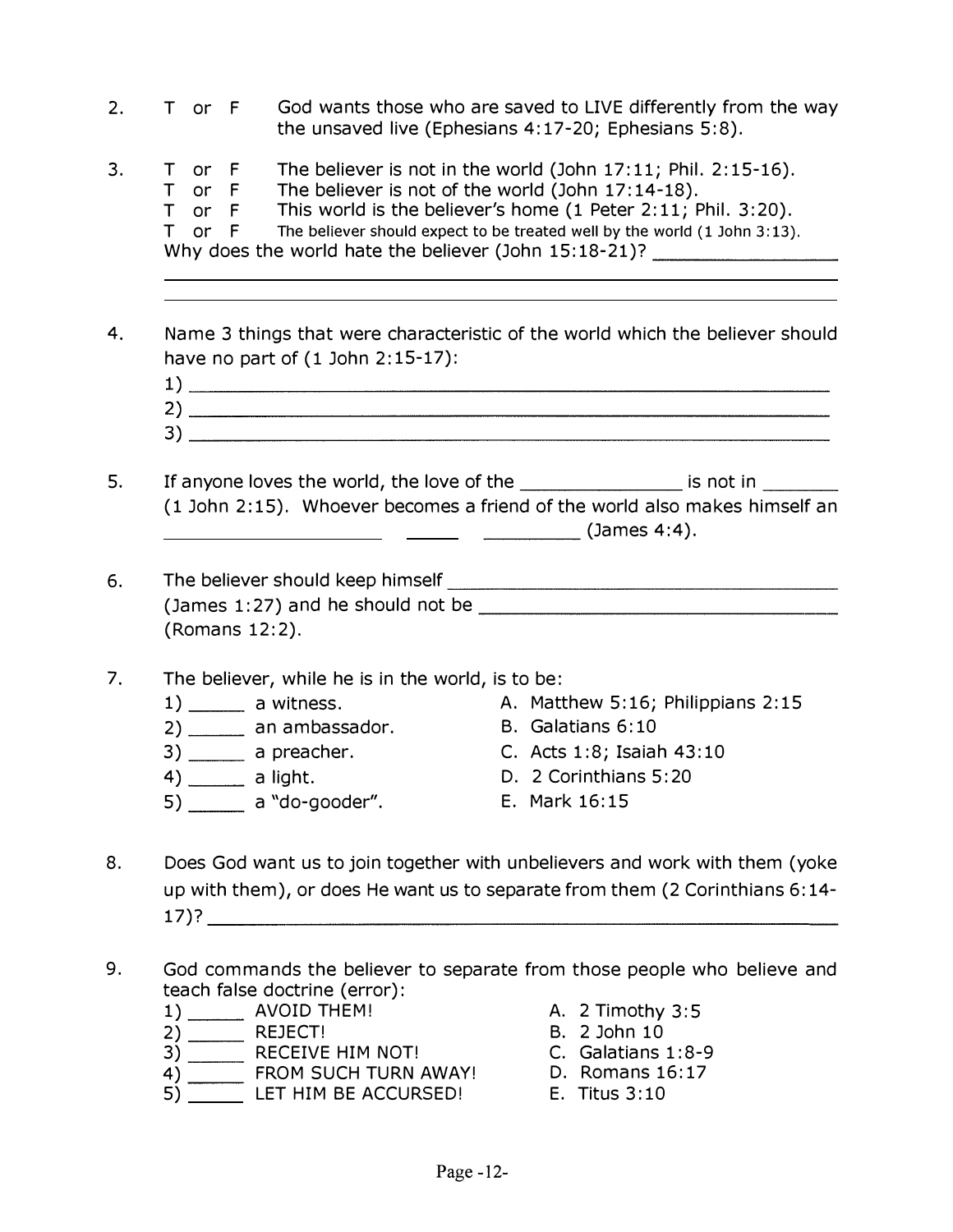10. T or F Believers should never separate from each other, even if one of the believers is disobedient to the Word of God (2 Thessalonians  $2:15; 3:6; 3:14-15$ .

Separation (being set apart by God and for God) means that I must obey God's Word. God gives us promises and rules on how to do certain things and how not to do certain things. We learn by God's Word when to work with others and how to work with others.

#### **Section 10-Missions**

- It is the duty and privilege of every believer to BE a  $1<sub>1</sub>$ (Acts1:8; Isaiah 43:10-11) by life and by word to the truths of the Holy Bible.
- $2.$ To whom should the gospel be proclaimed (Mark 16:15)?
- $3.$ What is the good news that we have (1 Corinthians 15:1-4, especially verses 3- $4)$ ?
- Our message to a lost and dying world is not "Christ our Teacher" or "Christ our 4.
- 5. T or F Every believer is an ambassador for Christ (2 Corinthians 5:20).
- 6. T or F Many people will think that the gospel message is foolishness  $(1$  Corinthians 1:18 and 2:14).
- $7<sub>1</sub>$ 3:15; Colossians 4:6--Do you live in such a way as to provoke questions? Our life should provoke questions; our lips should supply answers!)
- When a person has been saved and baptized, then we have done 8. T or F our job and we have finished our task (Matthew 28:19-20; Colossians 1:28).

Missions or establishing local Churches is God's movement among men and women and boys and girls to bring them to a knowledge of the Lord Jesus as their Saviour and Lord and to unite the believers together according to God's Word, to be a local church in the area where they live.

## **Section 11-The Ministry and Spiritual Gifts**

- $1.$ What is the most important gift of all and the gift which every believer has (Romans 6:23; 1 John 5:11-12)?
	- A. The gift of tongues
- C. The gift of eternal life
- B. The gift of being a Pastor D. The gift of prophecy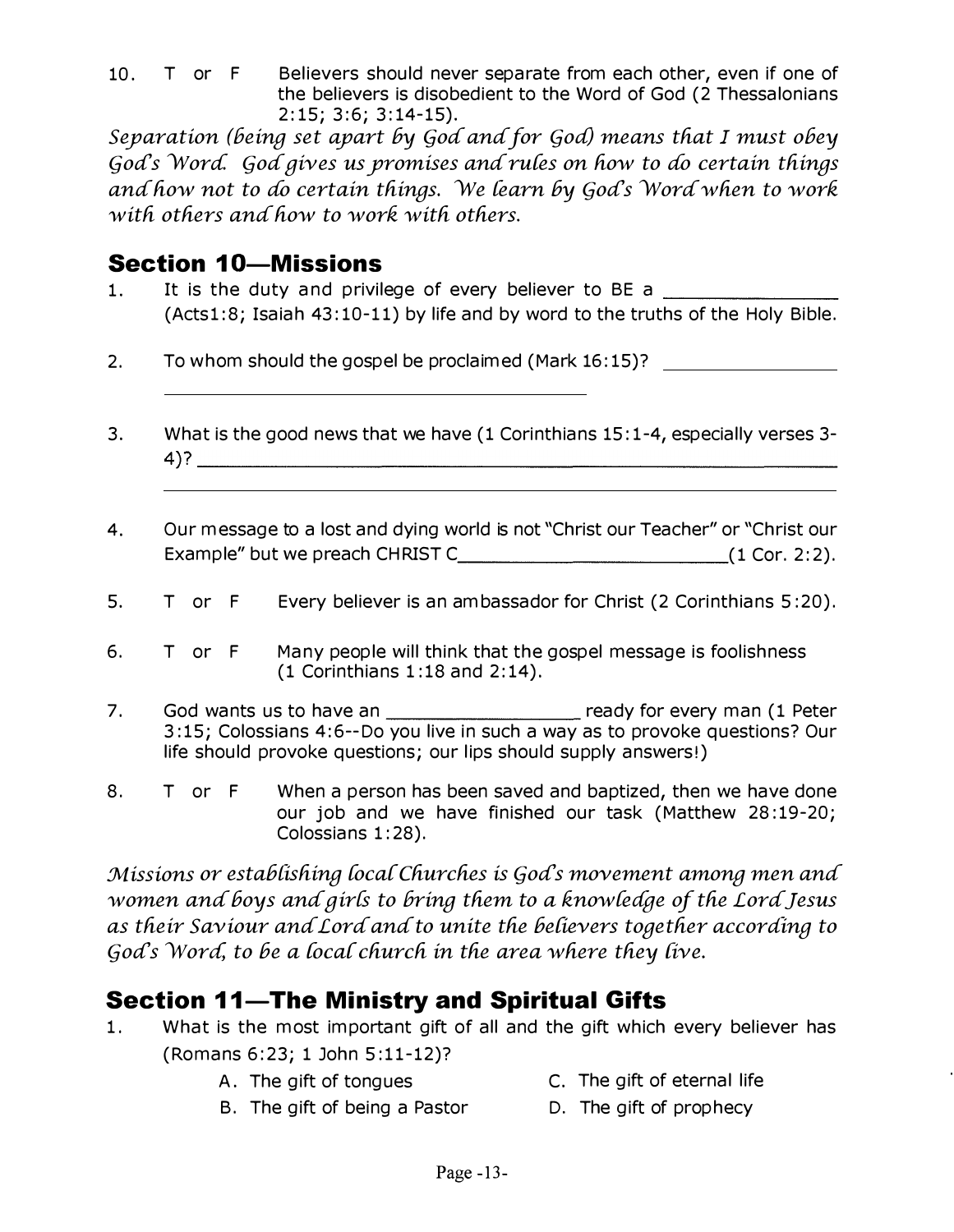- 2. Who decides what gifts a believer should have (1 Corinthians 12:10-11,18)?
- 3. T or F There are some believers who do not have any gifts (1 Corinthians 12: 11).
- 4. What one word would be the correct answer to all of the questions asked in 1 Who decides what gifts a believer should have (<br>
T or F There are some believers who do no<br>
(1 Corinthians 12:11).<br>
What one word would be the correct answer to a<br>
Corinthians 12:29-30?<br>
T or F At the time when 1 Corinthia
	- T or F At the time when 1 Corinthians was written, all believers spoke in tongues (1 Corinthians 12:29-30).
	- T or F All believers have been Spirit baptized (1 Corinthians 12: 13). All have been placed into the body of Christ which is the Church.
- 5. According to 1 Corinthians 13:8, the gift of tongues would C
- 6. T or F Paul believed it was much more important to speak numerous words in a strange tongue than to speak a few words that people could clearly understand (1 Corinthians 14: 19).
- 7. Was a person permitted to speak in tongues in the Church if there was not an interpreter present (1 Corinthians 14: 27-28)?
- 8. According to 1 Corinthians Chapter 14 (especially verses 4,5,12,20,26), what would you say is God's primary desire for every believer?

Therefore, the local Church ought to be which one of the following:

- a. An evangelistic center (soul-winning station).
- b. A charismatic center where people can share together and speak in tongues and express their emotions.
- c. A society for social betterment.
- d. An edification center where believers can be built up in the Word of God.
- e. A public gathering for the purpose of political action.
- 9. Read Matthew 9:6 carefully. Why did Christ heal the paralytic man?
- 10. In the New Testament did God always heal people through men who were gifted as "healers" (2 Timothy 4:20; 1 Timothy 5:23; Philippians 2:25-27)? \_\_\_\_\_\_\_
- 11. Is God able to heal the sick (Matthew 19:26)? Does God hear and answer prayer, in accord with His own will, for the sick and afflicted (1 John 5:14-15; John 15:7)? Does God always give His children what they request (2 Corinthians 12:7-9)? \_\_\_\_\_\_\_\_\_ Does God always give His children what is best (Romans 8:28)? \_\_ \_\_ \_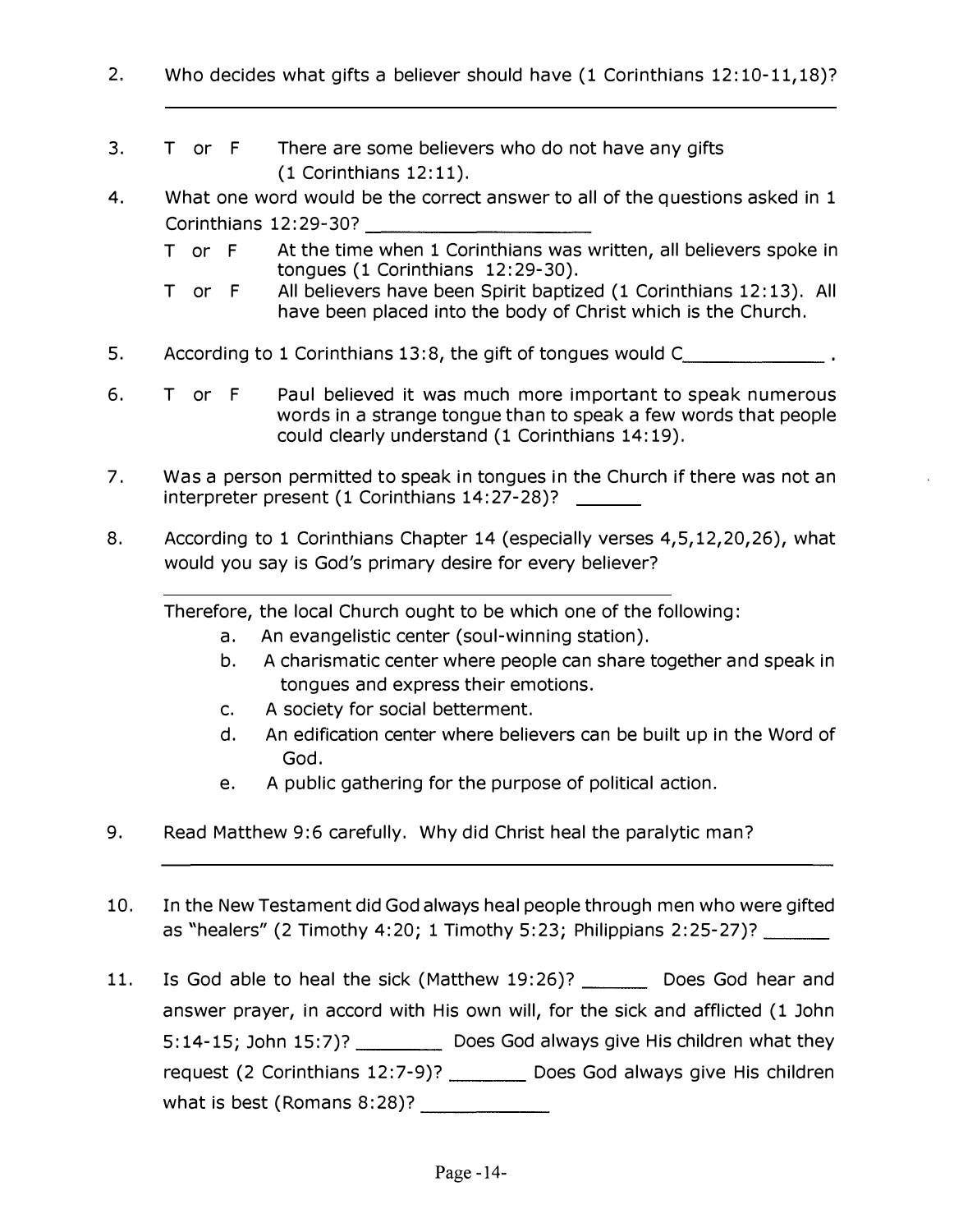- 12. As you consider the following gifts, write the letter "A" if ALL believers have this gift and write the letter "S" if only SOME believers have this gift:
	- $1)$  \_\_\_\_\_\_ The gift of everlasting life (John 10:28; 1 John 5:11-12)
	- 2) The gift of being a Pastor (Ephesians 4:11)
	- 3) The gift of forgiveness of sins (Acts 10:43)
	- 4) \_\_\_\_\_\_ The gift of peace with God (Romans 5:1)
	- 5) \_\_\_\_\_\_ The gift of being a teacher (1 Corinthians 12:28-29)
	- 6) The gift of the Holy Spirit (Romans 5:5; 8:9)

God the Holy Spirit is in charge of placing the believer in the right place in the Body of Christ. He also is in charge of making believers able for all that God has for them to be and to do. The believer should be confident and comfortable with God's working.

#### **Section 12-The Church**

- 1. In Ephesians 1:22-23, the Church is defined as \_\_\_\_\_\_\_\_\_\_\_\_\_\_\_\_
- 2. According to Ephesians 5: 22-33, Christ is pictured by the Christian husband and the C\_\_\_\_\_\_\_\_\_\_\_\_\_\_\_\_\_\_\_\_ is pictured by the Christian wife.
- 3. Who is the Builder of the Church (Matthew 16:18)?
- T or F It is the responsibility of born again Christians to add people to the Church and to bring forth the increase (Acts 2:47 and 1 Corinthians 3:6-7). The Foundation and Rock of the Church is university and Rock of the Church is pictured by the Christian husband and the C<br>
University of the Church (Matthew 16:18)?<br>
To reference the Church and to bring forth the increase<br>
- 4.
- 5. T or F The Apostle Peter believed that he himself was the chief cornerstone of the Church and not Christ. See 1 Peter 2: 5-7 and remember it was Peter who wrote these words.
- 6. According to Matthew 16: 18, Jesus said:
	- A. I have already built My Church.
	- B. I am presently building My Church.
	- C. I will (in the future) build My Church.
	- D. I will never build My Church.
	- T or F At the time the Lord Jesus spoke the words found in Matthew 16: 18, the building of the Church had already begun.
- 7. T or F The forces of evil will someday triumph over the Church (Matthew 16:18).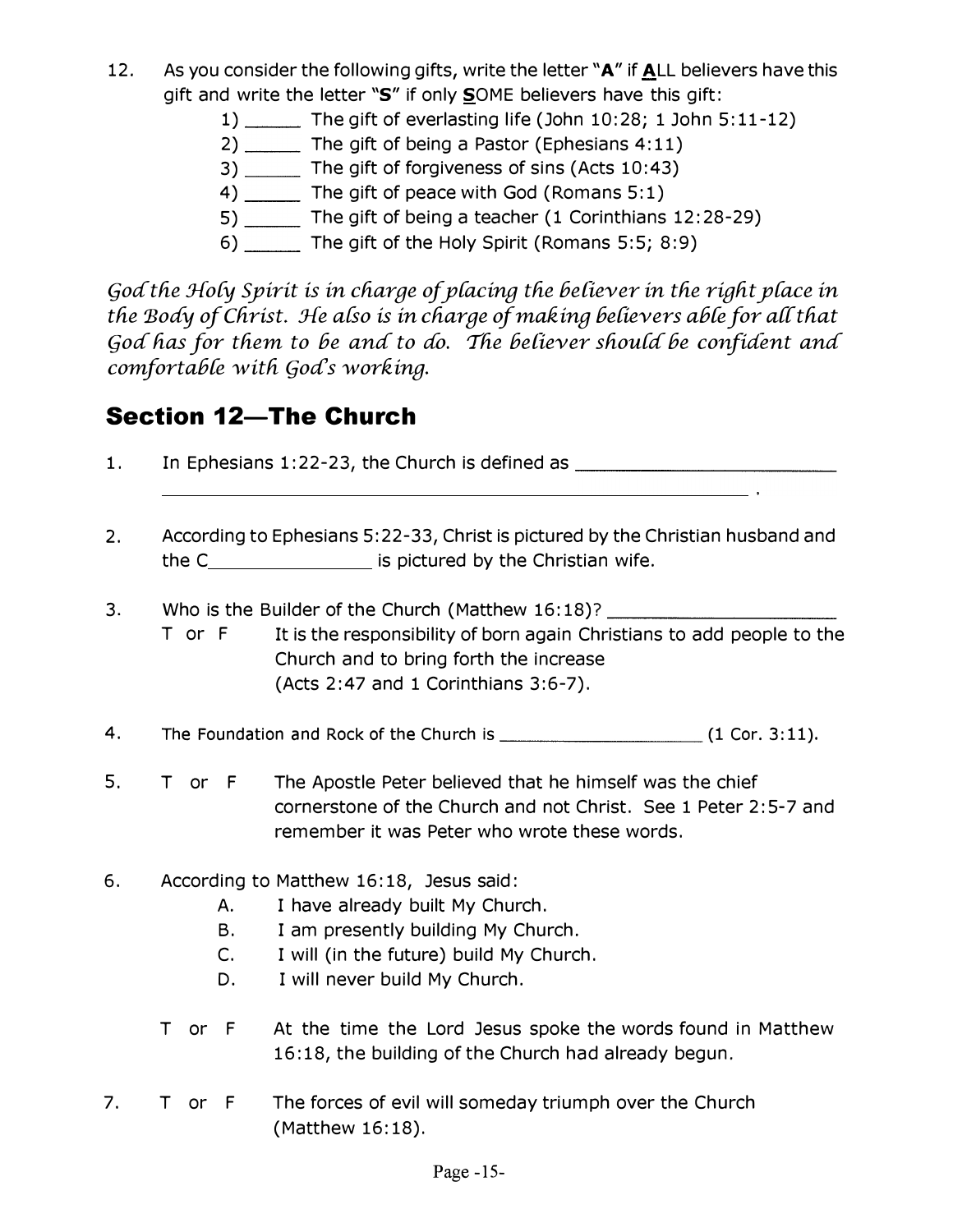- 8. How many born again believers living today are members of the body of Christ
- 9. What did Christ do for the Church (Ephesians 5:25)?
- How many born again believers living today are members of<br>
(1 Corinthians 12:12-13)?<br>
What did Christ do for the Church (Ephesians 5:25)?<br>
T or F It is extremely important for believers to assee<br>
gather together in local C 10. T or F It is extremely important for believers to assemble together and gather together in local Churches where Christ is honored and where the Word of God is faithfully taught (Hebrews 10:25; Acts 2:42).
- 11. T or F In the early Church, little attention was given to the teaching of God's Word (doctrine) and prayer (Acts 2:42; Acts 6:4).
- 12. T or F Many of Paul's letters were sent to Churches located in various cities (1 Corinthians 1:2; Galatians 1:2; 1 Thessalonians 1:1; etc. ).
- 13. T or F God desires His local Churches to be composed of healthy, growing, Christ-like individuals (Ephesians 4: 11-16).
- 14. T or F Every single member of the body of Christ should be well taught in the truth of God's Word (Colossians 1:28).
- 15. The purpose of the local Church is to glorify God by manifesting WHO GOD IS before men and angels. As the local body of believers stays healthy and as it functions according to the Biblical pattern (Ephesians 4: 11-16; 1 Timothy 3: 1- 16), God will manifest the following in and by means of His local Church:

(complete the following MATCHING problem)

| <b>His life</b><br>1)        | A. Ephesians 3:10                  |
|------------------------------|------------------------------------|
| _ His wisdom<br>$2)$ ___     | B. Ephesians 2:7                   |
| <b>His power</b>             | C. Ephesians 3:21                  |
| <b>His love</b><br>4)        | D. Colossians 1:27; Galatians 2:20 |
| <b>His glory</b>             | E. 1 Timothy $3:15$                |
| <b>His truth</b><br>6)       | F. Ephesians 3:20                  |
| <b>His grace</b><br>$7)$ $-$ | G. John 17:22-26                   |

The local Church is God's choice to make Himself known to the world. The local Church is the center of  $Gods$  witness and His working in the world today. The believer must be rightly connected to a Good Bible Believing Church.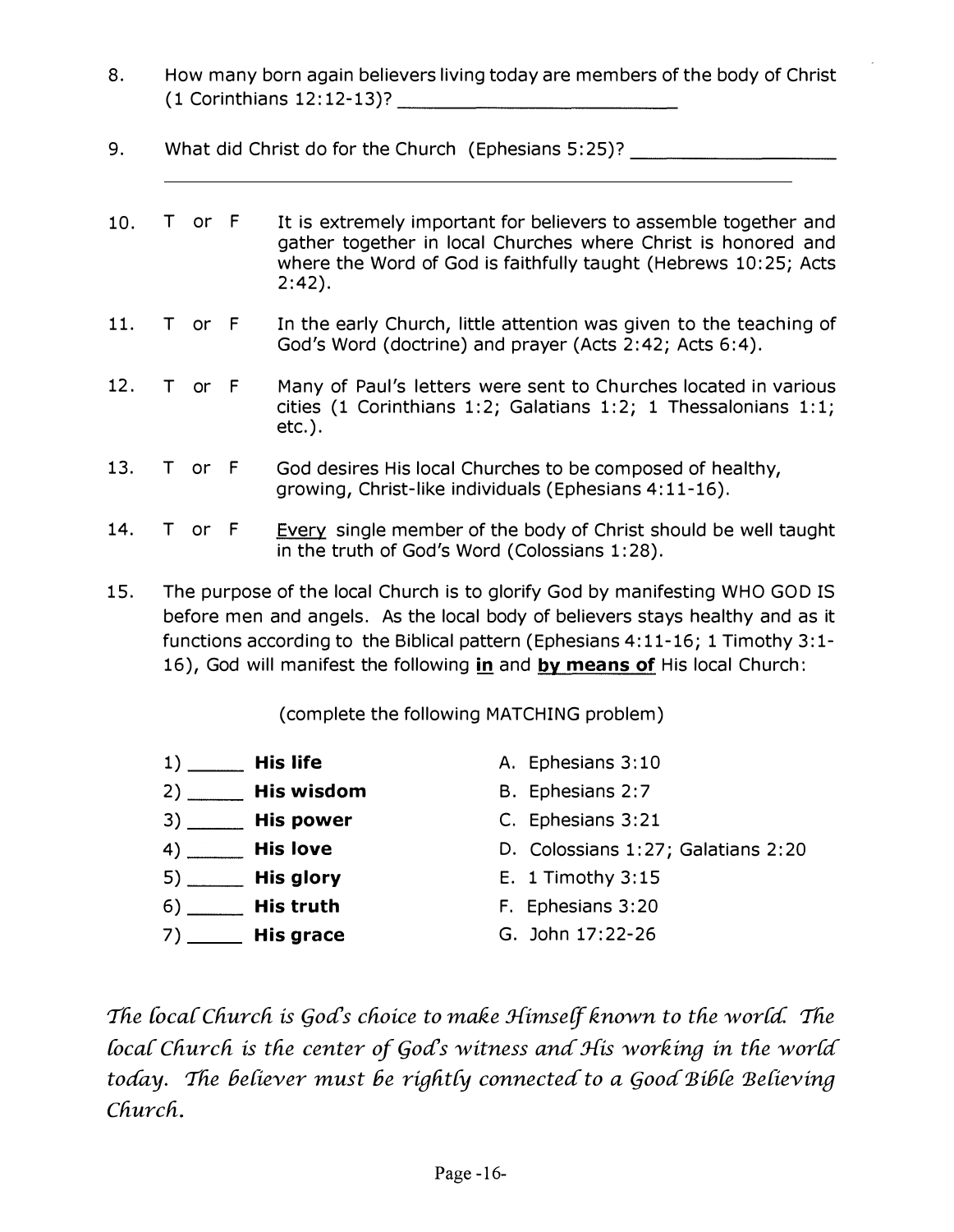# **Section 13-Ordinances**

- 1. CORRECT THE FOLLOWING VERSES (MARK THROUGH ANYTHING THAT IS NOT CORRECT):
	- **JOHN 3:16** "that whosoever believeth in him and is baptized should not perish, but have everlasting life." JOHN 3:36 - "He that believeth on the Son and is baptized hath everlasting life: and he that believeth not the Son and is not baptized shall not see life; but the wrath of God abideth on him." JOHN 6:47 - "He that believeth on me and is baptized hath everlasting life," JOHN 5:24 - "He that heareth my word, and believeth on him that sent me, and is baptized, hath everlasting life..." LUKE 8:12 - "then cometh the devil, and taketh away the word out of their hearts, lest they should believe and get baptized and be saved."  $MARK 16:16$  - "He that believeth and is baptized shall be saved; but he that believeth not and is not baptized shall be damned (judged)."  $\overline{ACTS}$  16:31 - "Believe on the Lord Jesus Christ and be baptized and thou shalt be saved." 1 CORINTHIANS 1:21--"it pleased God...to save them that believe and that are baptized" (compare verses 13-17).

In light of these verses, circle the correct statement:

- a. Baptism alone is necessary for salvation.
- b. Faith and baptism are both necessary for salvation.
- c. Faith alone is necessary for salvation.
- 2. Read Acts 2:41; Acts 10:43-48; Acts 16:30-34. In light of these verses, number the following according to the correct order:
	- \_\_\_ They were baptized.
	- \_\_\_ They were saved.
	- \_\_\_ They heard God's Word.
		- They believed on Christ.
- 3. T or F Baptism is something a person does in order to be saved.
	- T or F Baptism is something a saved person does.
		- T or F Baptism is one of the first things a person can do to obey his Saviour (Acts 10:48; Matthew 28:19-20; Acts 2:38).
- 4. According to Acts 8:36-37, what is necessary before a person can be baptized?

What does this tell us about "infant baptism"?

5. T or F Water baptism is a PICTURE of the believer's identification with Christ in His death, burial and resurrection (Romans 6: 3-6 and Colossians 2: 12).

> Note: Romans 6:3-6; Colossians 2:12 describe what actually happens to a person the moment he is saved. This is true of all believers. Water baptism is a PICTURE and SYMBOL of this spiritual reality.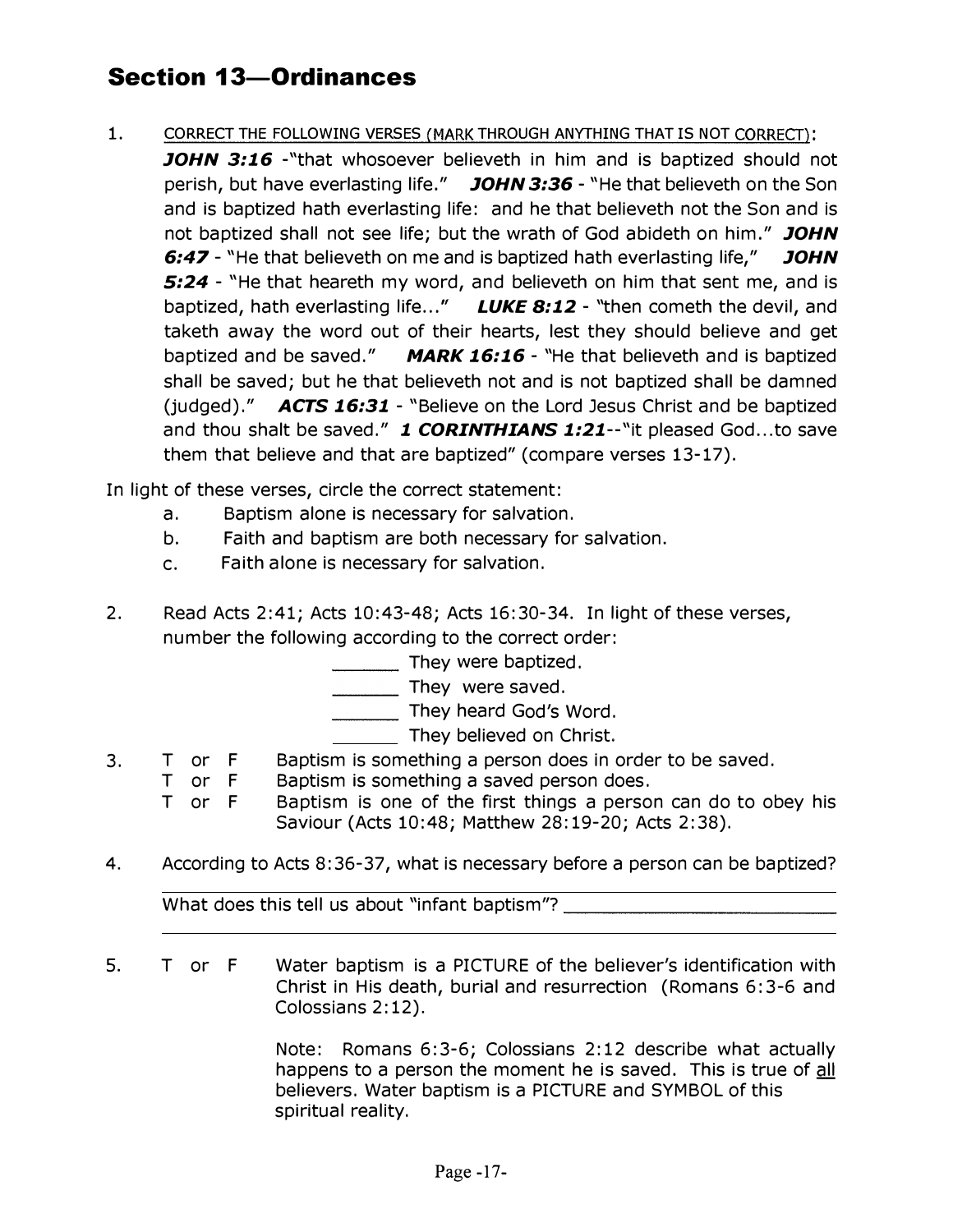- 6. Is there something wrong in the case of a person who claims to be a believer but who is not obedient to the Lord's command to be baptized (see 1 John 2:3- 4)? \_\_\_\_\_\_\_\_\_\_\_\_\_\_\_\_\_\_\_\_\_\_\_\_\_\_\_ \_
- 7. Who instituted (established) the Lord's Table or Communion (Matthew 26:26- 28)? \_\_\_\_\_\_\_\_\_\_\_\_\_\_\_\_\_\_\_\_\_\_ \_
- 8. According to Matthew 26:26-28, the bread is a symbol of \_\_\_\_\_\_\_\_\_ **and the cup is a symbol (a picture) of** and the cup is a symbol (a picture) of
- 9. Suppose a man has a picture or a photograph of his wife. One day he shows it to a friend and says, "Look, this is my wife. " What does he mean? Obviously he does not mean that this small piece of photographic paper is actually his wife. What he really means is, "This represents my wife. This is a picture of my wife. When you look at this picture you will think of my wife. " What did the Lord mean when he said, "This is my body" and "This is my Is there something wrong in the case of a person who claims to be a believer<br>
stutt who is not obselient to the Lord's command to be baptized (see 1 John 2:3-<br>
4)?<br>
Who instituted (established) the Lord's Table or Communio to:26-28, the pread is a symbol of picture) of<br>and the cup is a symbol (a picture) of<br>and the cup is a symbol (a picture) of<br>those, this is my wife," what does he mean? Obviously<br>this small piece of photographic paper is
- 10. Read 1 Corinthians 11:24-25. When we take communion we are:
	- a. crucifying Christ.
	- b. partaking of the actual body and blood of the Saviour.
	- c. remembering Christ and what He has done for us on the cross.
	- d. making ourselves holy by eating the bread and drinking the cup.
- 11. When we observe the Lord's Table (Communion) we should think back to what great historical event (see 1 Corinthians 11:26)? \_\_\_\_\_\_\_\_\_\_\_\_\_\_\_\_\_\_\_\_\_\_\_\_\_\_\_\_\_\_

According to this same verse, what great event should we look forward

Believers should be baptized as a witness of their new life in Christ. Believers should take the Lord's Supper together as a witness that Jesus is the Saviour and Lord of their new life.

#### Section 14-The Personality of Satan

- 1. Did the Lord Jesus believe in a real Devil (John 8:44; Luke 10:18)?
- 2. T or F Demons and evil spirits are merely fanciful contrivances in the minds of deluded and superstitious men (Mark 5: 1-20).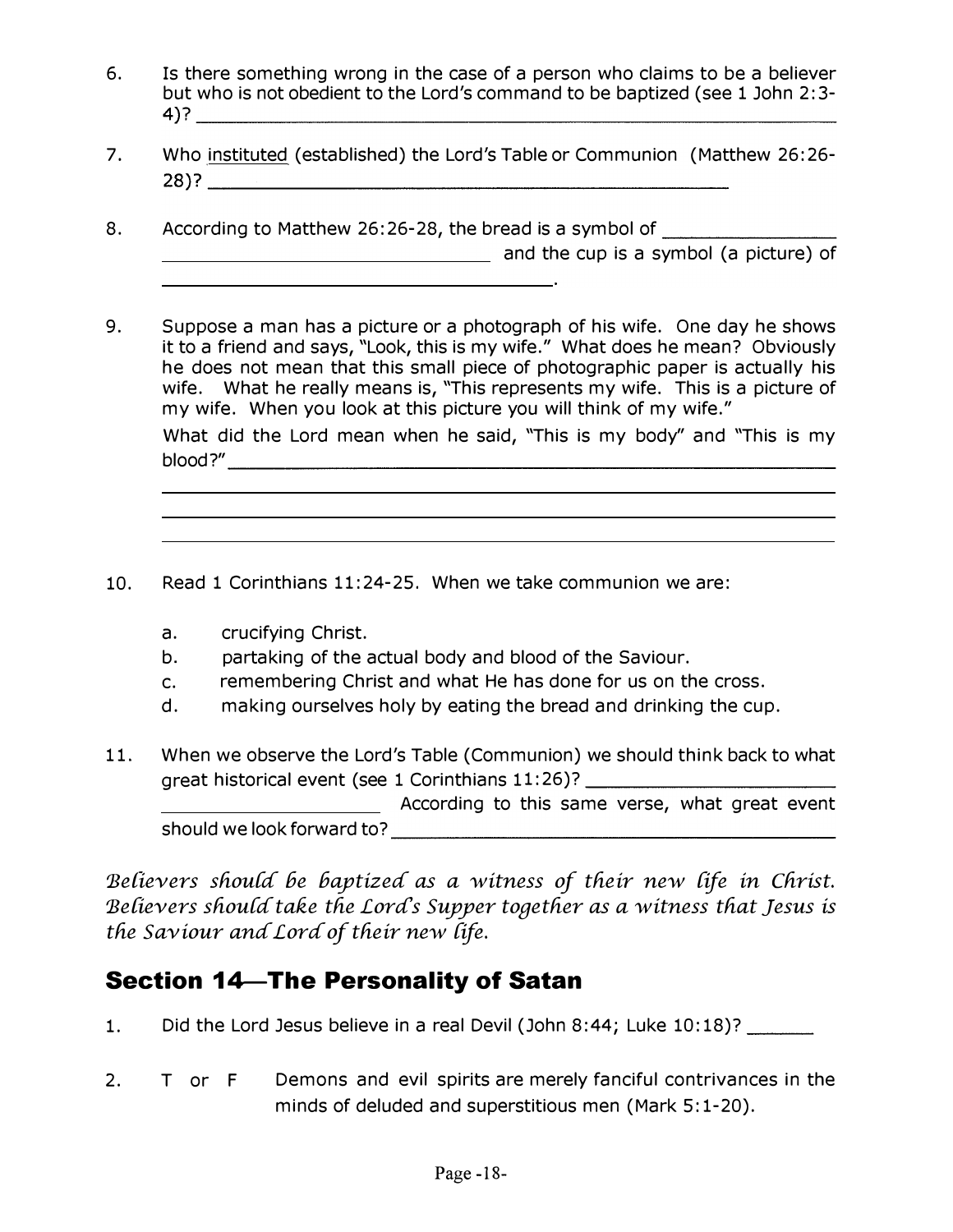| 3. | The everlasting fire was prepared for whom (Matthew 25:41)?                                                                                                       |
|----|-------------------------------------------------------------------------------------------------------------------------------------------------------------------|
| 4. | T or $F$ Satan is no longer active in the world today (1 Peter 5:8).                                                                                              |
| 5. | Satan played a major part in what important event in human history (Genesis                                                                                       |
| 6. | What does Satan not want men to do (Luke 8:12)?                                                                                                                   |
| 7. | T or F Satan desires all men to be saved and to come to the knowledge<br>of the truth (2 Corinthians 4:3-4).                                                      |
| 8. | List four titles (descriptions) of Satan (Revelation 12:9):<br>$\left( \begin{array}{c} 1 \end{array} \right)$<br>$\left( \begin{array}{c} 4 \end{array} \right)$ |
| 9. | Does the believer need to fear Satan (1 John 4:4)? __________ Why or why not?                                                                                     |
|    |                                                                                                                                                                   |

Satan is a very real enemy as can be seen by the attitude of people toward the Lord Jesus and toward His Word. So also sin is very real as can be seen by the actions, thinking and speaking of people. The believer must keep his heart right with God and His Word to be protected against the power and plans of the devil.

## **Section 15-Dispensationalism**

**Definition:** A dispensation is a distinguishable economy in the outworking of God's purpose whereby man is responsible to be a good steward of that particular revelation which God has entrusted to him in any given period of human history.

 $1.$ Today God is visiting Gentiles (nations) for what purpose (Acts 15:14)?

[Note: The word "Church" [Greek-ekklesia] means "an assembly of called-out ones"].

 $2.$ T or F According to Ephesians 3:5 and Colossians 1:26, the truths concerning the Church were clearly revealed in the Old Testament.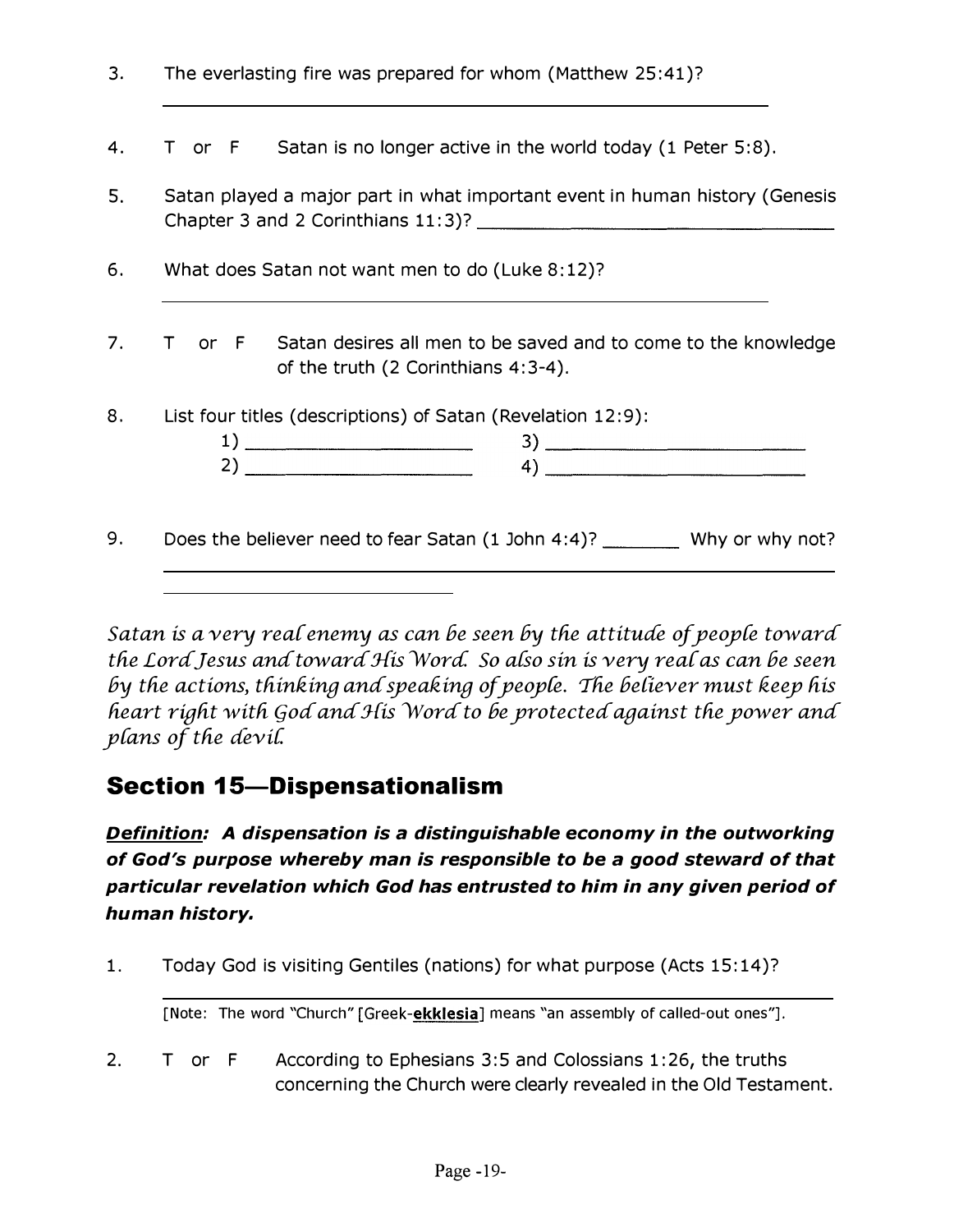- 3. To which man in particular did God make known the mystery of the Church as the unique body of Christ (Ephesians 3:1-4; compare Ephesians  $1:1$ )? Therefore we would expect to find most of our information concerning the Church in:
	- A. the five books of Moses.
- C. the gospels.

B. the Psalms.

- D. the letters of Paul.
- 4. The word "mystery" as it is used in the New Testament refers to truth that was previously hidden and unrevealed by God but is now made known to believers by the Holy Spirit. These New Testament mysteries generally involve some aspect of Church truth:
	- 1) The mystery of Israel's partial blindness during the out-calling of the Church. A. Ephesians 5:30-32  $2)$ 3) \_\_ 4) 5) 6) \_\_ The mystery of Godliness, that is, God manifesting himself in and through His Church which He indwells and which is the pillar and base of the truth. Concerning the incarnation, God was manifesting Himself in a Body ("God was manifested in the flesh"). So also today God is manifesting Himself in a body--the body of Christ which is the Church. The mystery of the rapture ("catching up") of the Church when living believers will be translated so as to not see physical death. The mystery of Jews and Gentiles being fellow-members of the same body, the Church. The mystery of the Church as the Wife of Christ vitally united with its Head and Husband (the Lord Jesus Christ). The mystery of the living Christ indwelling a body, which is the Church. B. Colossians 1: 26-27 C. Ephesians 3: 4-6 D. Romans 11:25 E. I Corinthians 15:51-52 and compare 1 Thess.  $4:13-18$ F. 1 Timothy 3:15-16
- 5. List the 3 divisions of mankind as found in the world today (1 Cor. 10: 32):

| $\overline{\phantom{0}}$<br>یب |  | (Jews and Gentiles who are saved) |
|--------------------------------|--|-----------------------------------|

- 6. Is a believer living today under the law (Romans  $6:14$ )? \_\_\_\_\_\_\_\_\_\_\_ What is he under (Rom.  $6:14$ )?  $\overline{\phantom{a}0}$  Does this mean we are free to sin (Romans 6: 15-18)? \_ \_ \_
- 7. Should the believer living today offer animal sacrifices according to the law of Moses (Hebrews  $10:1-18$ )?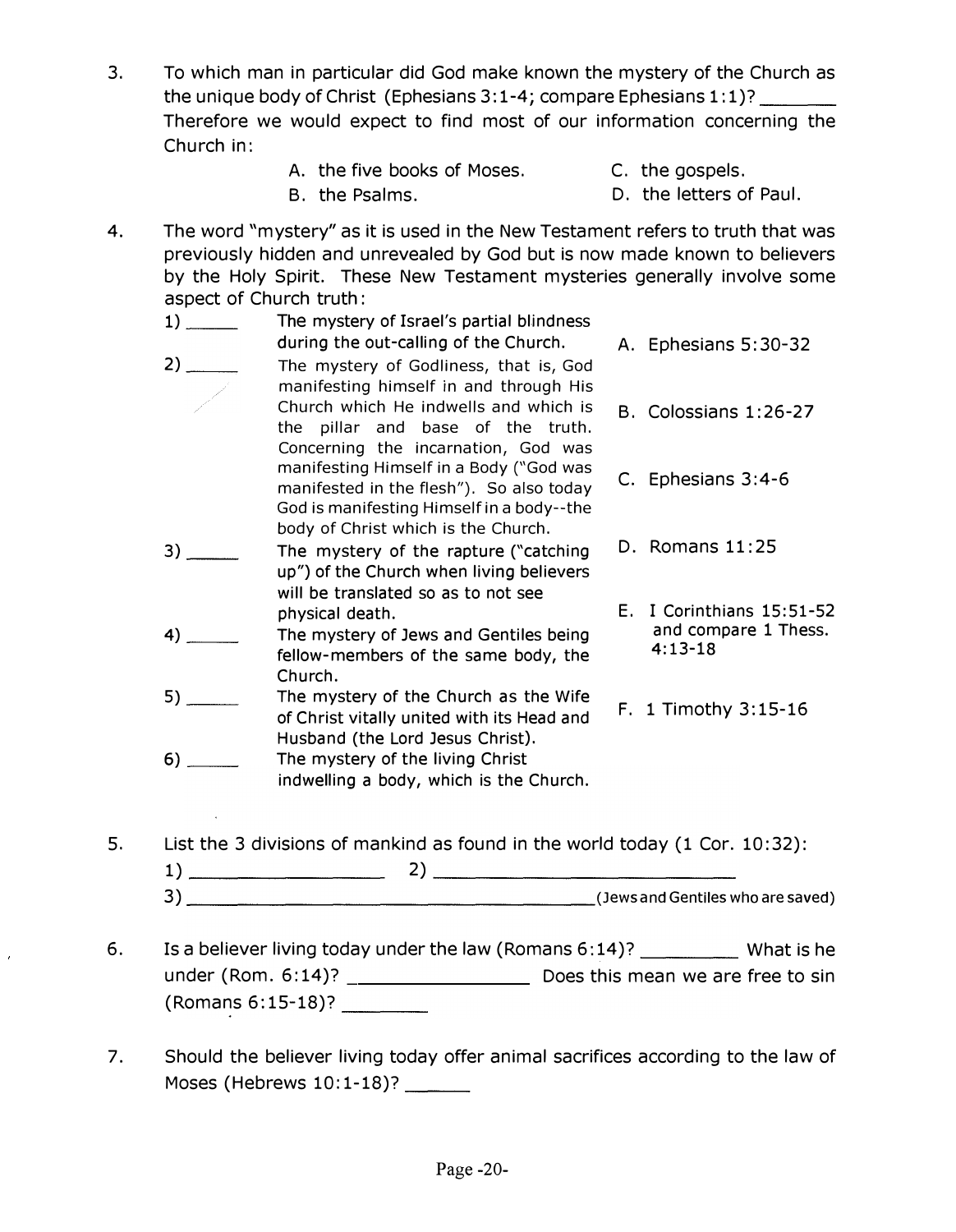- 8. What does the Bible tell us about the law of Moses or the Old Covenant:
	- 1) It is old and ready to vanish away. A. 2 Corinthians 3:11
	- $2)$  We are no longer under it.  $B. 2$  Corinthians 3:13;
	- 3) \_\_\_\_\_\_\_ It is not faultless.
	- 4) It is taken away that a New Covenant might be established.
	- 5) \_\_\_\_\_\_\_ A disannulling is necessary because it is weak and unprofitable and made nothing perfect.
	- 6) \_\_ It is abolished.
	- $7)$  \_\_\_\_\_\_\_ It is done away.
- - Ephesians 2: 15
- c. Galatians 3:24-25
- D. Hebrews 7: 18-19
- E. Hebrews 8:6-8
- F. Hebrews 8:13
- G. Hebrews 10:9
- 9. T or F The purpose of the law is to save and justify. Eternal life is obtained by keeping God's commandments, and it is only in doing this that the sinner can be saved (Galatians 2: 16; 2: 21; 3: 10-11).
- 10. T or F The purpose of the law is to show man his sin (that he is a guilty lawbreaker who is in desperate need of a Saviour)--Romans 3: 19- 20 and Romans 7:7.
- 11. T or F Just as a chain is broken even if only one of its links is broken, so God's law is broken even if man only breaks one commandment. The person who breaks only one of the 10 commandments is a lawbreaker just as much as a person who breaks all 10 of them (James 2: 10-11). 6)  $\frac{2}{2}$  It is abolished.<br>
27)  $\frac{1}{2}$  It is done awy.<br>
T or F The purpose of the law is to save and justify. Eternal life obtained by keeping God's commandments, and it is only in doin<br>
this that the sinner can be
- 12. How was Abraham saved or justified (Genesis 15:5-6 and Romans 4: 1-3)?

How are people living today saved or justified (Romans 4:4-5 and Ephesians  $2:8-9$  )?

- 13. Has God cast off His people, the nation of Israel (Romans 11:1)? \_\_\_\_\_\_ Will there come a day when Israel as a nation will be saved and will recognize Christ as their Messiah (Romans 11: 25-26; Zechariah 12:10; 13:6-9; Matthew 23:37- 39)? \_\_ \_ The person who breaks only one of the 10 comminations of the 10 commination and the person who breaks only one of the 10 commination and a person who breaks (James 2:10-11).<br>
How was Abraham saved or justified (Genesis 15:
- 14. In order for the LORD to cast off the children of Israel and break His promises to them, what would man have to do? (see Jeremiah 31:37) \_\_\_\_\_\_\_\_\_\_\_\_\_\_\_\_\_\_\_\_\_\_\_

**EXECUTE:** The enemies of the Jews had better start digging! Or else, they had better develop better telescopes!]

15. How do we know that God will keep His promises to the nation Israel (Numbers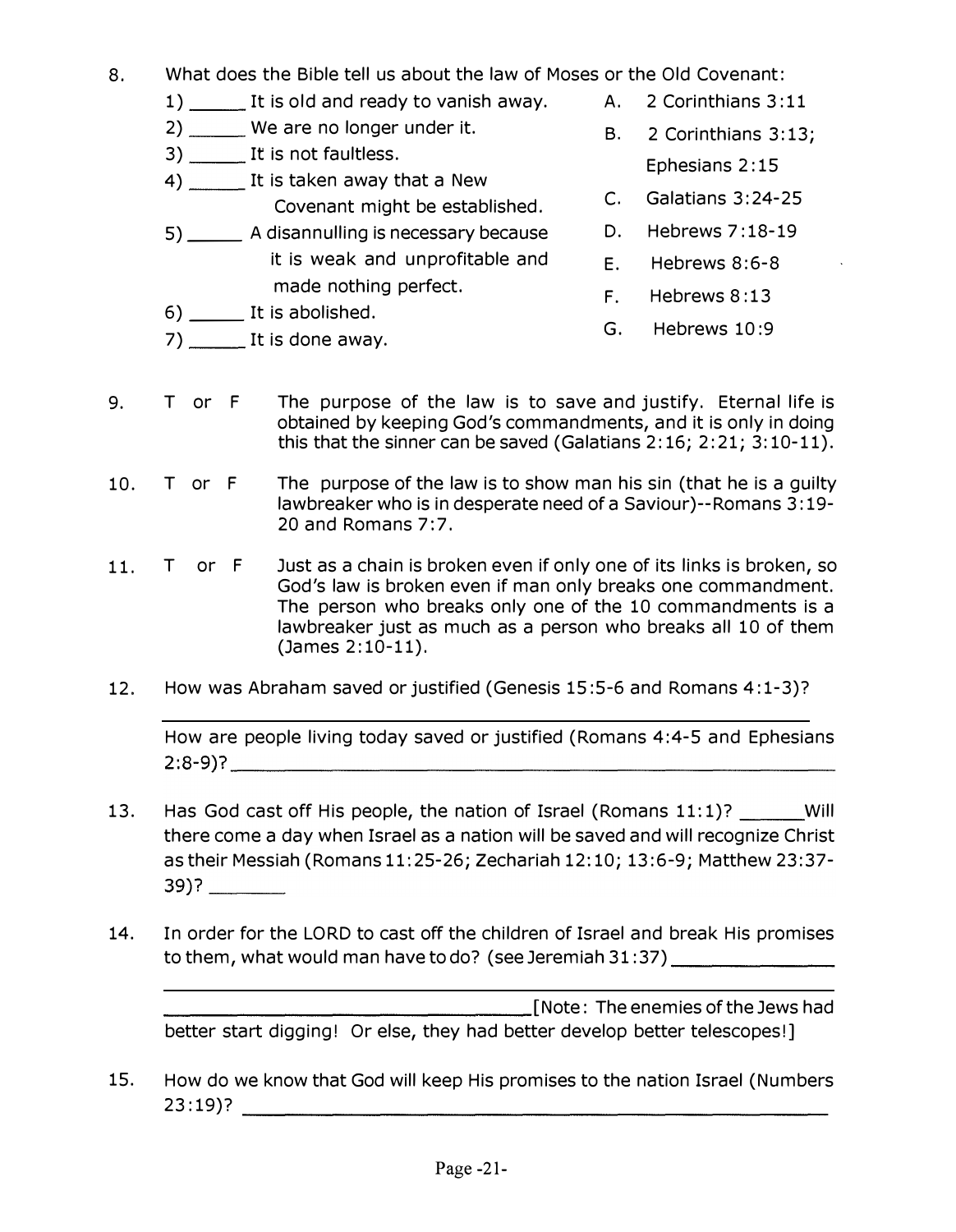God has carefully worked out His plans so that men who live in time have the opportunity to know God. At the same time God makes known more of His written Word and the outworking of each condition which mankind fives unaer so tliat ML mankina is witfiout excuse.

#### Section 16-The Second Advent of Christ

Note: "ADVENT" simply means "COMING. " The second coming of Christ actually involves two phases: 1) The rapture (taking up or catching up) of the Church when Christ comes to meet His Church in the air (1 Thessalonians 4:13-18) and to bring His believers to heaven (John 14:1-3; Philippians. 3:20). This event may happen at any time. This is followed soon thereafter by a seven year period know as Daniel's 70th week, the last  $3\frac{1}{2}$  years of which is called the Great Tribulation (Daniel 9:27; Matthew 24:21,29). 2) The Lord Jesus Christ comes to the earth at the close of the Great Tribulation period to judge the world and to establish His millennial kingdom (Matthew 24:29-30; Revelation Chapters 19 and 20).

- 1. What did the Lord Jesus promise His disciples (John 14:3)? \_\_\_\_\_\_\_\_\_\_\_\_\_\_\_\_\_\_
- 2. What should every Christian be looking for (Titus 2: 13; Philippians 3: 20 and compare 2 Timothy 4:8)7
- 3. What great event will mark the end of the Church's observance of the Lord's Table (1 Corinthians 11:26)7 \_\_\_\_\_\_\_\_\_\_\_\_\_\_\_\_\_ \_
- 4. How rapidly will this event take place (1 Corinthians 15:52)?
- 5. The coming of the Lord Jesus for His Church is:
	- $1)$  a blessed hope. A. 1 Thessalonians 4:13-18; John 14:1-3  $2)$  a comforting  $B. 1$  John 3:2-3 hope. 3) a purifying hope. C. Titus 2:13
- 6. Can you find a verse in Revelation Chapter Three which indicates that the Church will be taken out of the world (raptured) before the tribulation period, that day of wrath and testing which will come upon all those living on the earth at that time?

Revelation Chapter 3 verse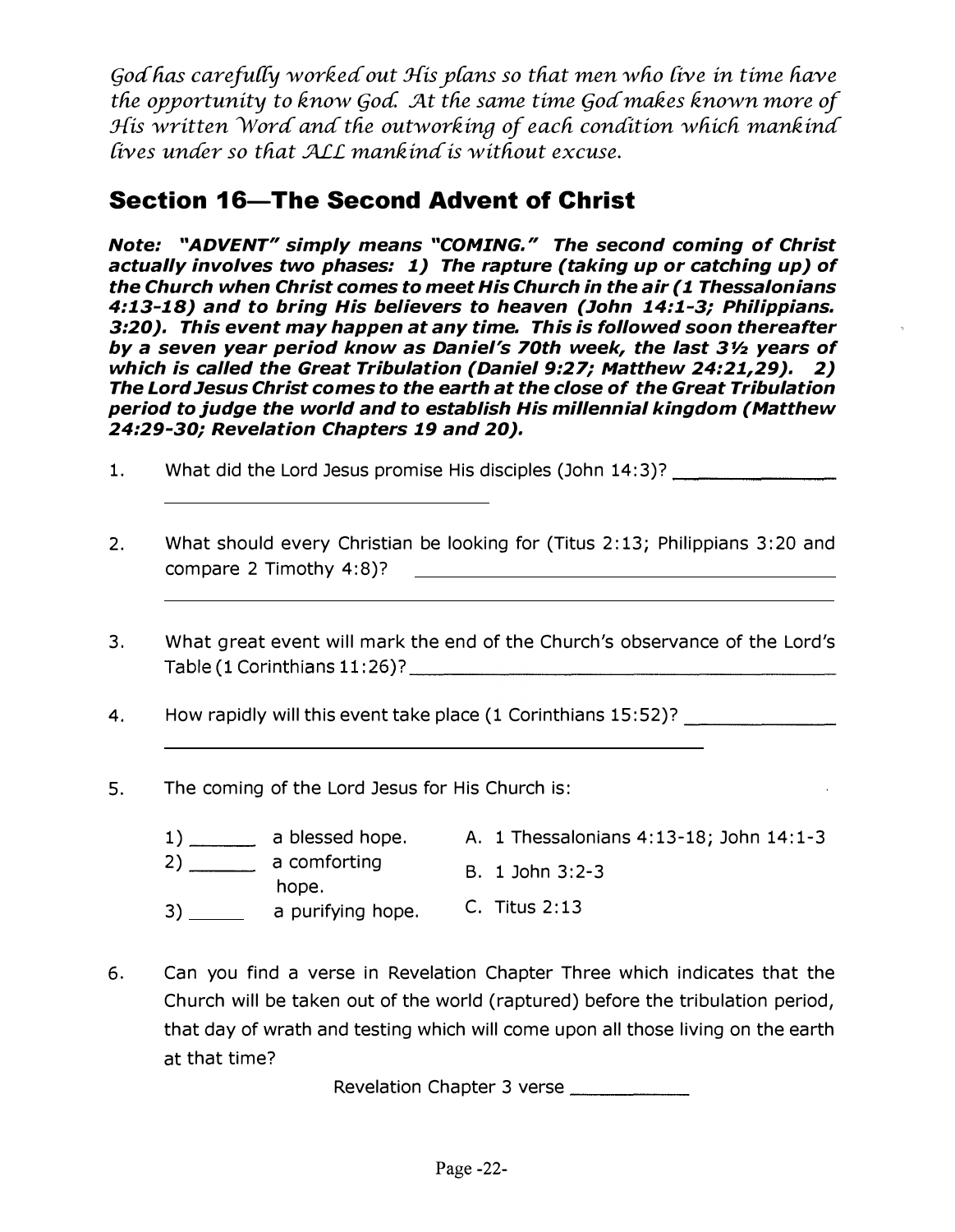#### $7.$ Please do the following MATCHING problem:

1) \_\_\_\_\_\_ The rapture of the Church, when Jesus returns to take His believers to heaven.

2) The Great Tribulation period which will be the greatest time of trouble and difficulty that the world has ever known.

3) The second coming of Christ when

Jesus returns to the earth as KING OF

KINGS (after the tribulation period).

A. Matthew 24:29-31; Revelation 19:11-16

- **B.** Matthew 24:15-21; Daniel 12:1; Jeremiah 30:7
- $C.$ **Revelation Chapter 20**
- D. 1 Thess. 4:13-18; John 14:3

4) \_\_\_\_\_ The 1000 year kingdom of Christ.

God the Son, the Lord Jesus Christ created the universe. He WAS, IS and SHALL BE the Lord of Lords and King of Kings as seen and understood by the whole world, when He comes again to rule and reign over all the earth.

#### **Section 17-The Eternal State**

- $1.$ Name the two resurrections (John 5:28-29): Which resurrection will you be a part of?
- $2.$ 22:23; Acts 23:8). Did the Lord Jesus agree with the Sadducees (Matthew resurrection (Acts 23:6-8).
- If there be no such thing as the bodily resurrection of men, then what must we 3.
- Christ's bodily resurrection guarantees the believer's bodily 4. (1 Corinthians 15:20-23 and compare John 14:19). When a farmer receives his "first fruits" (1 Corinthians 15:20) he knows that there are more fruits to come!
- Why were Hymenaeus and Philetus in error concerning the resurrection of men 5.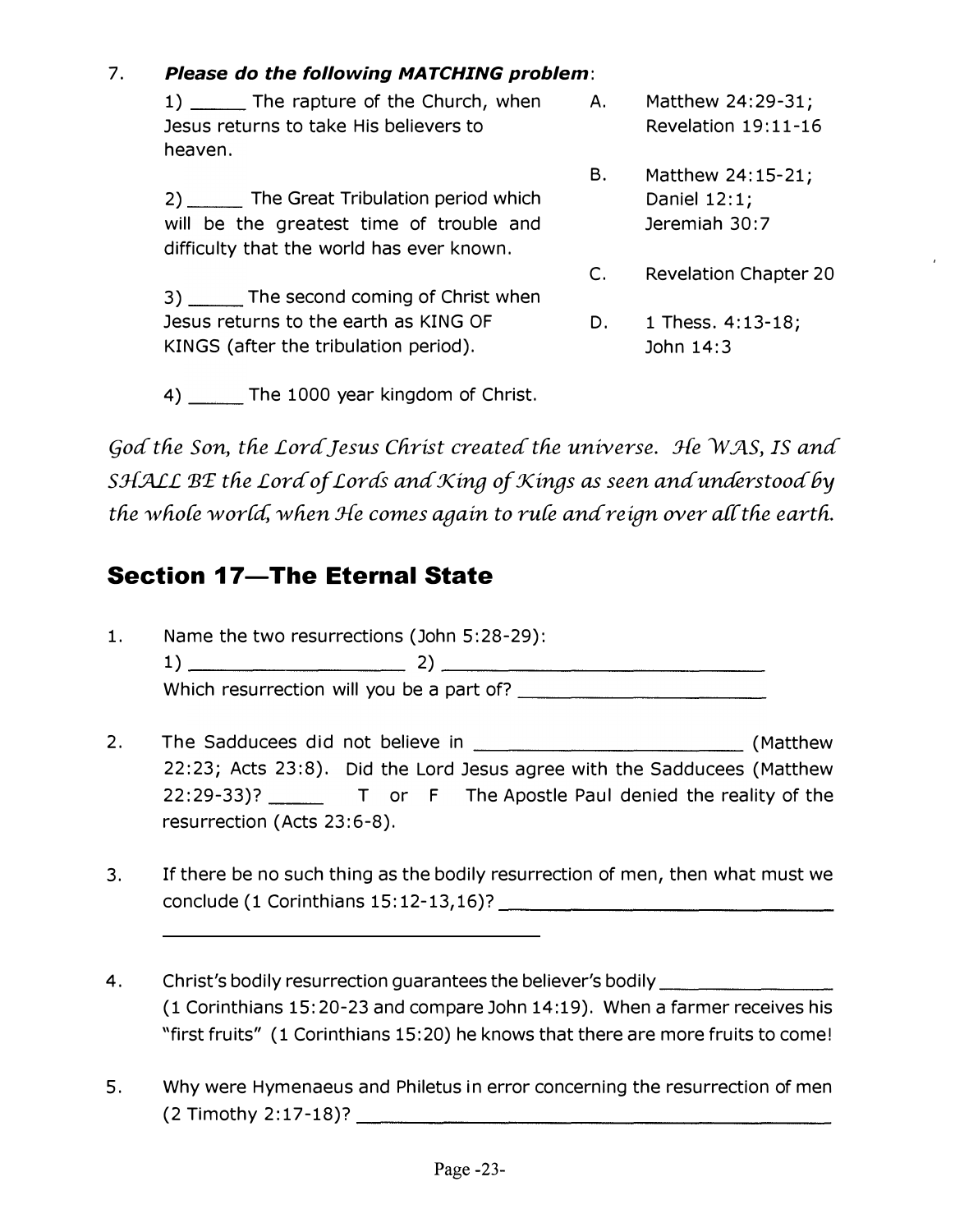| 6.  | The resurrection of Church-age believers will take place at the rapture when<br>Christ returns for His Church (see 1 Corinthians 15:51-52; 1 Thessalonians<br>4:13-18; Philippians 3:20-21). The believer's resurrection body will be<br>patterned after whose body (Philippians 3:20-21)? ______________________________<br>What are 2 words that describe the believer's resurrection body (1 Cor. 15:53)?<br>wearing down or growing old) |
|-----|----------------------------------------------------------------------------------------------------------------------------------------------------------------------------------------------------------------------------------------------------------------------------------------------------------------------------------------------------------------------------------------------------------------------------------------------|
|     | (not subject to death--see<br>Revelation 21:4).                                                                                                                                                                                                                                                                                                                                                                                              |
| 7.  | The Apostle Paul dreaded and feared the day of his death<br>T or F<br>(Philippians 1:21,23; 2 Timothy 4:6-8).                                                                                                                                                                                                                                                                                                                                |
|     |                                                                                                                                                                                                                                                                                                                                                                                                                                              |
|     | T or $F$ For the believer, to die is great loss (Philippians 1:21).                                                                                                                                                                                                                                                                                                                                                                          |
| 8.  | According to Luke 23:43, the Lord Jesus promised this saved criminal that he                                                                                                                                                                                                                                                                                                                                                                 |
| 9.  | ABSENT FROM THE BODY = $\sqrt{2\pi}$<br>(see 2 Corinthians 5:8)                                                                                                                                                                                                                                                                                                                                                                              |
| 10. | What did Christ promise to those who believe in Him (John 11:25-26)?                                                                                                                                                                                                                                                                                                                                                                         |
|     | Believest thou this?" (Do YOU believe this?) ______                                                                                                                                                                                                                                                                                                                                                                                          |
| 11. | Read Luke 16:23-24. Did the Lord Jesus teach that people really suffer in hell<br>(Hades)? ____________ Was it possible for the rich man to cross over from Hades<br>(the place of torment) to Abraham's bosom (paradise)? ________ (see Luke<br>16:26)                                                                                                                                                                                      |
| 12. | What group of people shall stand before God at the Great White Throne<br>Judgment (Revelation 20:12)? The D_____________ Peter describes this same<br>Peter 3:7). What is the final destiny of these people (Revelation 20:15)?                                                                                                                                                                                                              |
| 13. | Read Matthew 25:41 and Matthew 25:46.<br>The Lord Jesus Christ did not believe in eternal punishment.<br>T or F                                                                                                                                                                                                                                                                                                                              |
| 14. | Where will unbelievers spend eternity (Revelation 20:15 and Revelation 21:8)?<br>How long will this                                                                                                                                                                                                                                                                                                                                          |
|     | $fire \text{burn (Jude 7)}?$                                                                                                                                                                                                                                                                                                                                                                                                                 |